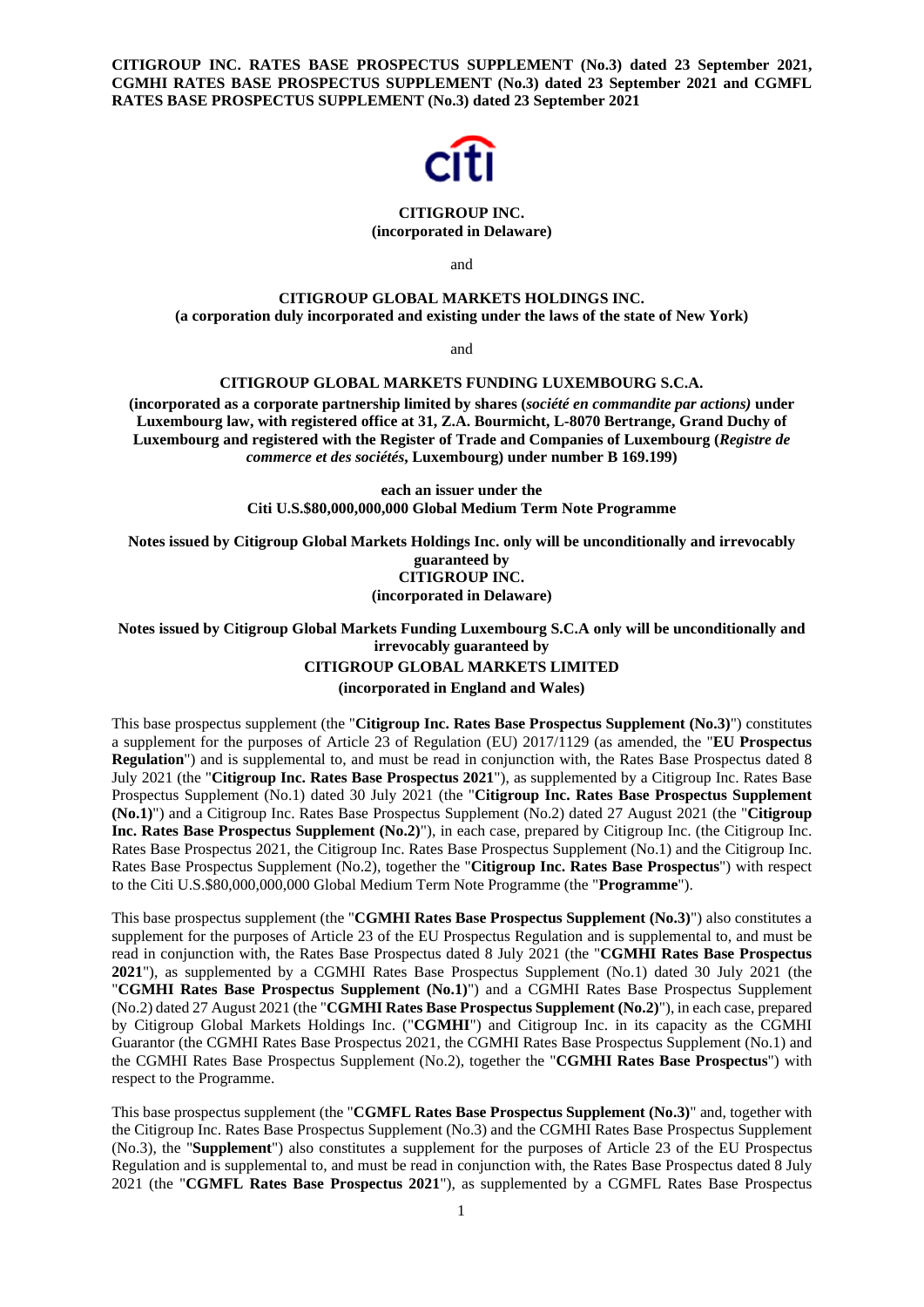Supplement (No.1) dated 30 July 2021 (the "**CGMFL Rates Base Prospectus Supplement (No. 1)**") and a CGMFL Rates Base Prospectus Supplement (No.2) dated 27 August 2021 (the "**CGMFL Rates Base Prospectus Supplement (No. 2)**"), in each case, prepared by Citigroup Global Markets Funding Luxembourg S.C.A. ("**CGMFL**") and Citigroup Global Markets Limited in its capacity as the CGMFL Guarantor (the CGMFL Rates Base Prospectus 2021, the CGMFL Rates Base Prospectus Supplement (No.1) and the CGMFL Rates Base Prospectus Supplement (No.2), together the "**CGMFL Rates Base Prospectus**" and, together with the Citigroup Inc. Rates Base Prospectus and the CGMHI Rates Base Prospectus, the "**Base Prospectus**") with respect to the Programme.

This Supplement has been approved by the Central Bank of Ireland (the "**Central Bank**"), as competent authority under the EU Prospectus Regulation. The Central Bank only approves this Supplement as meeting the standards of completeness, comprehensibility and consistency imposed by the EU Prospectus Regulation. Such approval should not be considered an endorsement of the Issuer or the Guarantor, or of the quality of the Notes that are the subject of the Base Prospectus. Investors should make their own assessment as to the suitability of investing in the Notes.

Application has been made to the Irish Stock Exchange plc, trading as Euronext Dublin ("**Euronext Dublin**") for the approval of the Citigroup Inc. Rates Base Prospectus Supplement (No.3), the CGMHI Rates Base Prospectus Supplement (No.3) and the CGMFL Rates Base Prospectus Supplement (No.3) as Base Listing Particulars Supplements (the "**Citigroup Inc. Rates Base Listing Particulars Supplement** (**No.3**)", the "**CGMHI Rates Base Listing Particulars Supplement** (**No.3**)" and the "**CGMFL Rates Base Listing Particulars Supplement**  (**No.3**)", respectively, and together, the "**Base Listing Particulars Supplement**"). Save where expressly provided or the context otherwise requires, where Notes are to be admitted to trading on the Global Exchange Market references herein to "Supplement", "Citigroup Inc. Rates Base Prospectus Supplement (No.3)", "CGMHI Rates Base Prospectus Supplement (No.3)" and "CGMFL Rates Base Prospectus Supplement (No.3)" shall be construed to be to "Base Listing Particulars Supplement", "Citigroup Inc. Rates Base Listing Particulars Supplement (No.3)", "CGMHI Rates Base Listing Particulars Supplement (No.3)", and "CGMFL Rates Base Listing Particulars Supplement (No.3)", respectively.

Terms defined in the Base Prospectus shall, unless the context otherwise requires, have the same meaning when used in this Supplement.

Citigroup Inc. accepts responsibility for the information contained in this Supplement (excluding the paragraphs set out under the headings "*Information relating to the CGMHI Rates Base Prospectus*" and "*Information relating to the CGMFL Rates Base Prospectus*" below). To the best of the knowledge of Citigroup Inc., the information contained in this Supplement (excluding the paragraphs set out under the headings "*Information relating to the CGMHI Rates Base Prospectus*" and "*Information relating to the CGMFL Rates Base Prospectus*" below) is in accordance with the facts and does not omit anything likely to affect the import of such information.

CGMHI accepts responsibility for the information contained in this Supplement (excluding the paragraphs set out under the headings "*Information relating to the Citigroup Inc. Rates Base Prospectus*" and "*Information relating to the CGMFL Rates Base Prospectus*" below). To the best of the knowledge of CGMHI, the information contained in this Supplement (excluding the paragraphs set out under the headings "*Information relating to the Citigroup Inc. Rates Base Prospectus*" and "*Information relating to the CGMFL Rates Base Prospectus*" below) is in accordance with the facts and does not omit anything likely to affect the import of such information.

The CGMHI Guarantor accepts responsibility for the information contained in this Supplement (excluding the paragraphs set out under the headings "*Information relating to the Citigroup Inc. Rates Base Prospectus*" and "*Information relating to the CGMFL Rates Base Prospectus*" below). To the best of the knowledge of the CGMHI Guarantor, the information contained in this Supplement (excluding the paragraphs set out under the headings "*Information relating to the Citigroup Inc. Rates Base Prospectus*" and "*Information relating to the CGMFL Rates Base Prospectus*" below) is in accordance with the facts and does not omit anything likely to affect the import of such information.

CGMFL accepts responsibility for the information contained in this Supplement (excluding the paragraphs set out under the headings "*Information relating to the Citigroup Inc. Rates Base Prospectus*" and "*Information relating to the CGMHI Rates Base Prospectus*" below). To the best of the knowledge of CGMFL, the information contained in this Supplement (excluding the paragraphs set out under the headings "*Information relating to the Citigroup Inc. Rates Base Prospectus*" and "*Information relating to the CGMHI Rates Base Prospectus*" below) is in accordance with the facts and does not omit anything likely to affect the import of such information.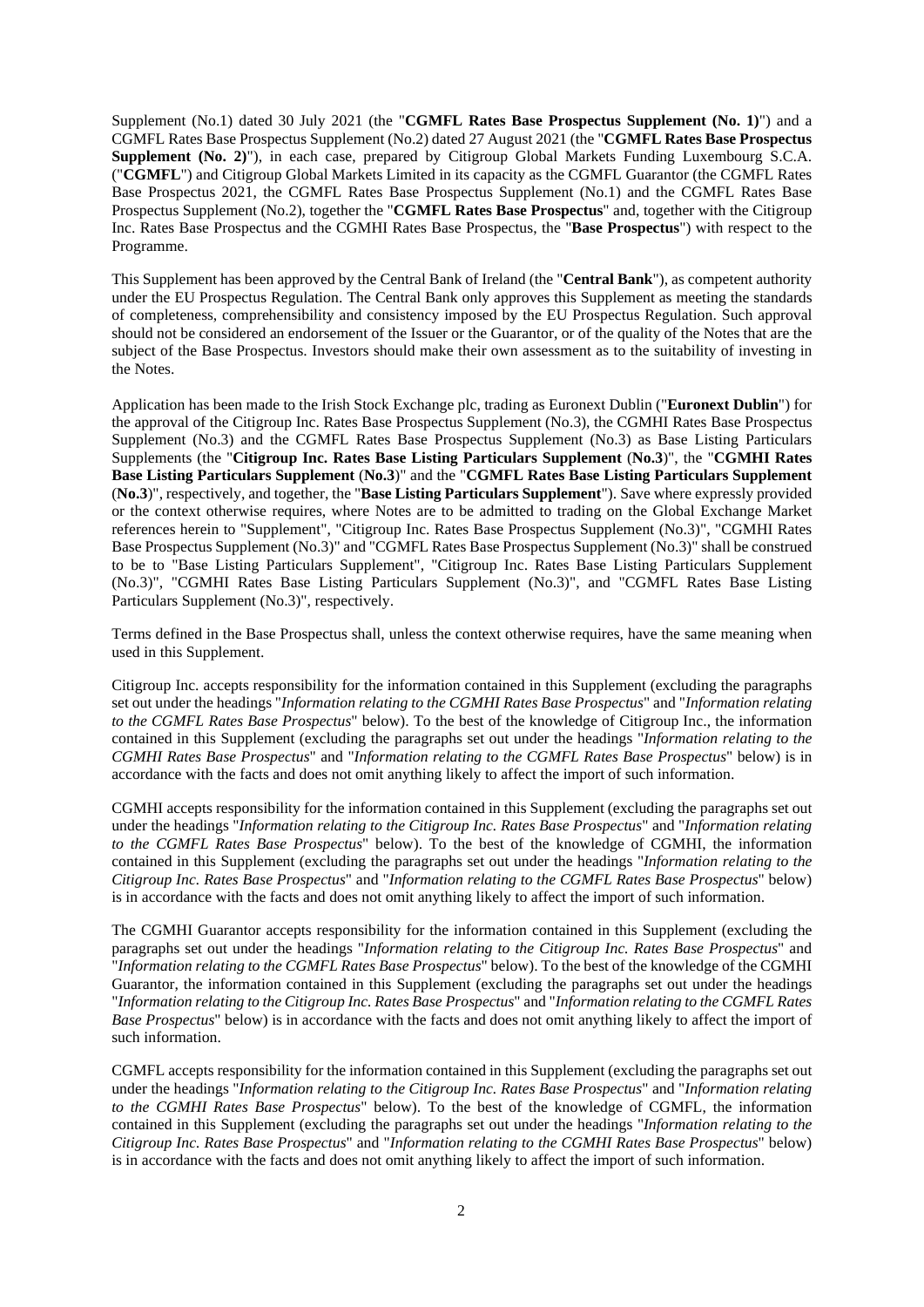The CGMFL Guarantor accepts responsibility for the information contained in this Supplement (excluding the paragraphs set out under the headings "*Information relating to the Citigroup Inc. Rates Base Prospectus*" and "*Information relating to the CGMHI Rates Base Prospectus*" below). To the best of the knowledge of the CGMFL Guarantor, the information contained in this Supplement (excluding the paragraphs set out under the headings "*Information relating to the Citigroup Inc. Rates Base Prospectus*" and "*Information relating to the CGMHI Rates Base Prospectus*" below) is in accordance with the facts and does not omit anything likely to affect the import of such information.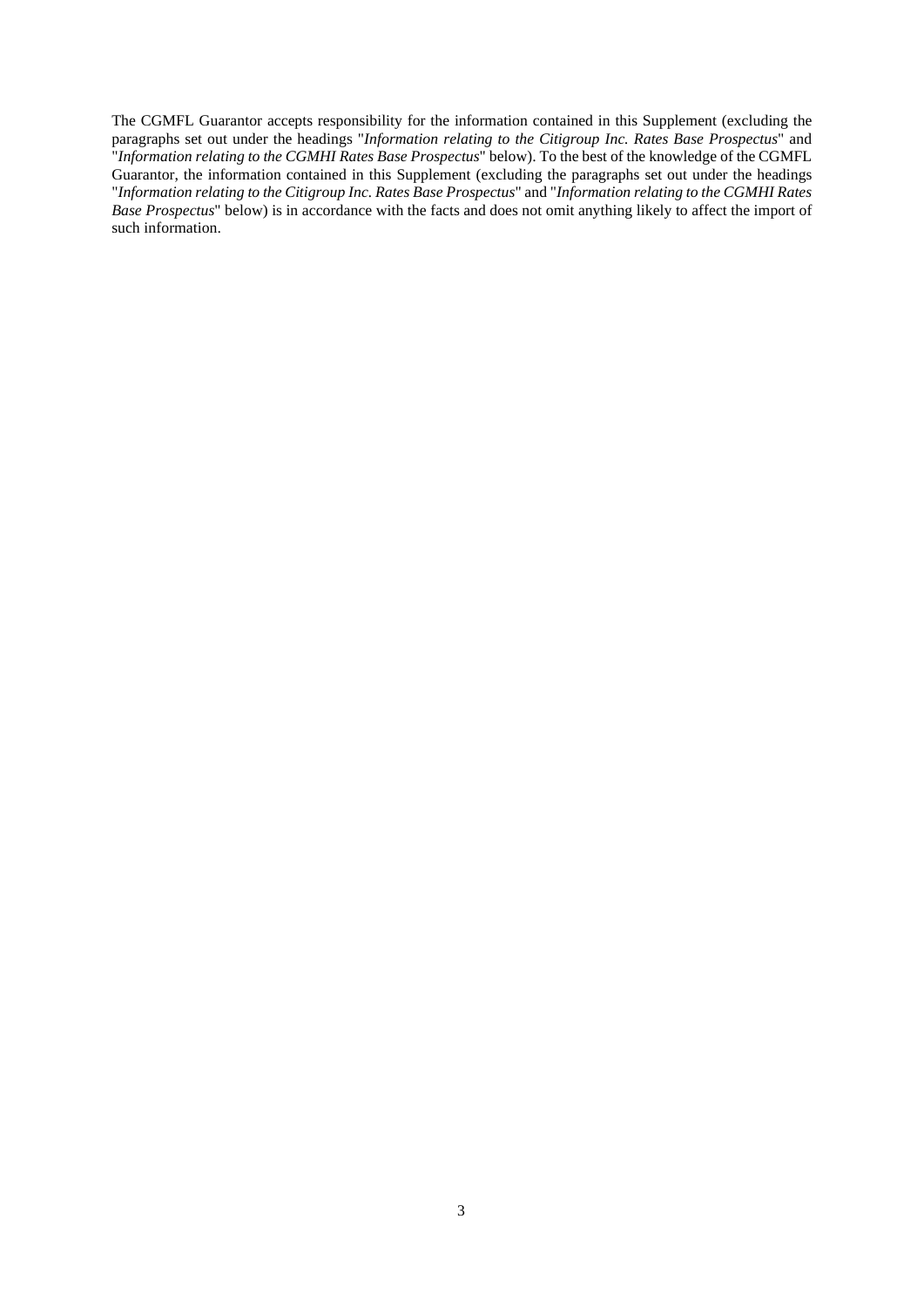# **INFORMATION RELATING TO THE CITIGROUP INC. RATES BASE PROSPECTUS**

#### *Amendments to Credit Ratings*

The information relating to credit ratings set out in the cover pages of the Citigroup Inc. Rates Base Prospectus entitled "*Credit Ratings*" shall be amended as set out in Schedule 1 to this Supplement.

#### *Amendments to the Risk Factors*

The risk factors set out in Section B of the Citigroup Inc. Rates Base Prospectus entitled "*Risk Factors*" shall be amended as set out in Schedule 2 to this Supplement.

## *Amendments to Subscription and Sale and Transfer and Selling Restrictions*

The information relating to subscription and sale and transfer and selling restrictions set out in Section F.7 of the Citigroup Inc. Rates Base Prospectus entitled "*Subscription and Sale and Transfer and Selling Restrictions*" shall be amended as set out in Schedule 3 to this Supplement.

#### *Amendments to the Valuation and Settlement Schedule*

The Valuation and Settlement Conditions set out in Section G of the Citigroup Inc. Rates Base Prospectus entitled "*Valuation and Settlement Schedule*" shall be amended as set out in Schedule 4 to this Supplement.

## *Amendments to the Pro Forma Final Terms*

The Pro Forma Final Terms set out in Section G.3 of the Citigroup Inc. Rates Base Prospectus entitled "*Pro Forma Final Terms*" shall be amended as set out in Schedule 5 to this Supplement.

## *Amendments to the Pro Forma Pricing Supplement*

The Pro Forma Pricing Supplement set out in Section G.4 of the Citigroup Inc. Rates Base Prospectus entitled "*Pro Forma Pricing Supplement*" shall be amended as set out in Schedule 6 to this Supplement.

#### *General*

Save as disclosed in this Supplement (including any documents incorporated by reference herein), there has been no other significant new factor, material mistake or material inaccuracy relating to information included in the Citigroup Inc. Rates Base Prospectus since the publication of the Citigroup Inc. Rates Base Prospectus Supplement (No.2).

Copies of the Citigroup Inc. Rates Base Prospectus 2021, the Citigroup Inc. Rates Base Prospectus Supplement (No.1), the Citigroup Inc. Rates Base Prospectus Supplement (No.2) and this Supplement will be obtainable free of charge in electronic form, for so long as the Programme remains in effect or any Notes remain outstanding, at the specified office of the Fiscal Agent and each of the other Paying Agents and all documents incorporated by reference in the Citigroup Inc. Rates Base Prospectus 2021 will be available on the website specified for each such document in the Citigroup Inc. Rates Base Prospectus.

To the extent that there is any inconsistency between (a) any statement in this Supplement or any statement incorporated by reference into the Citigroup Inc. Rates Base Prospectus 2021 by this Supplement and (b) any statement in the Citigroup Inc. Rates Base Prospectus or otherwise incorporated by reference into the Citigroup Inc. Rates Base Prospectus 2021, the statements in (a) above will prevail.

The information under the paragraphs entitled "*Amendments to the Risk Factors*", "*Amendments to the Valuation and Settlement Schedule*" and "*Amendments to the Pro Forma Final Terms*" shall only apply to Final terms dated on or after the date hereof (the "**Relevant Information**"). For the avoidance of doubt, the Relevant Information shall not apply to Final Terms dated prior to the date hereof (or Amended and Restated Final Terms dated on or after the date hereof which relate to such Final Terms).

## *Withdrawal rights*

No non-exempt offers of Notes to the public in the European Economic Area made by Citigroup Inc. as Issuer pursuant to the Citigroup Inc. Rates Base Prospectus are on-going as of the date hereof, and consequently, no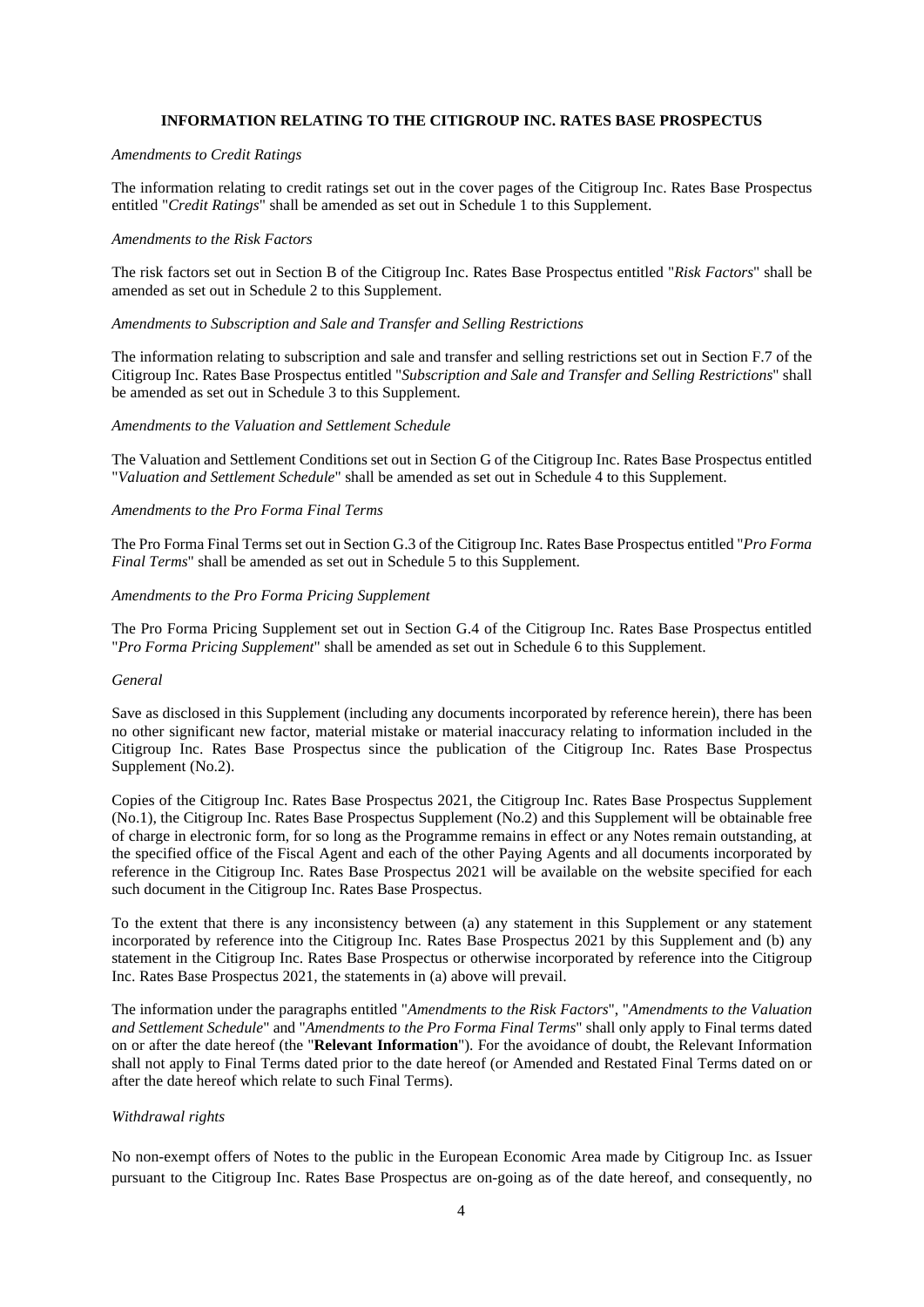rights of withdrawal arise in accordance with Article 23(2a) of the EU Prospectus Regulation following the publication of this Supplement.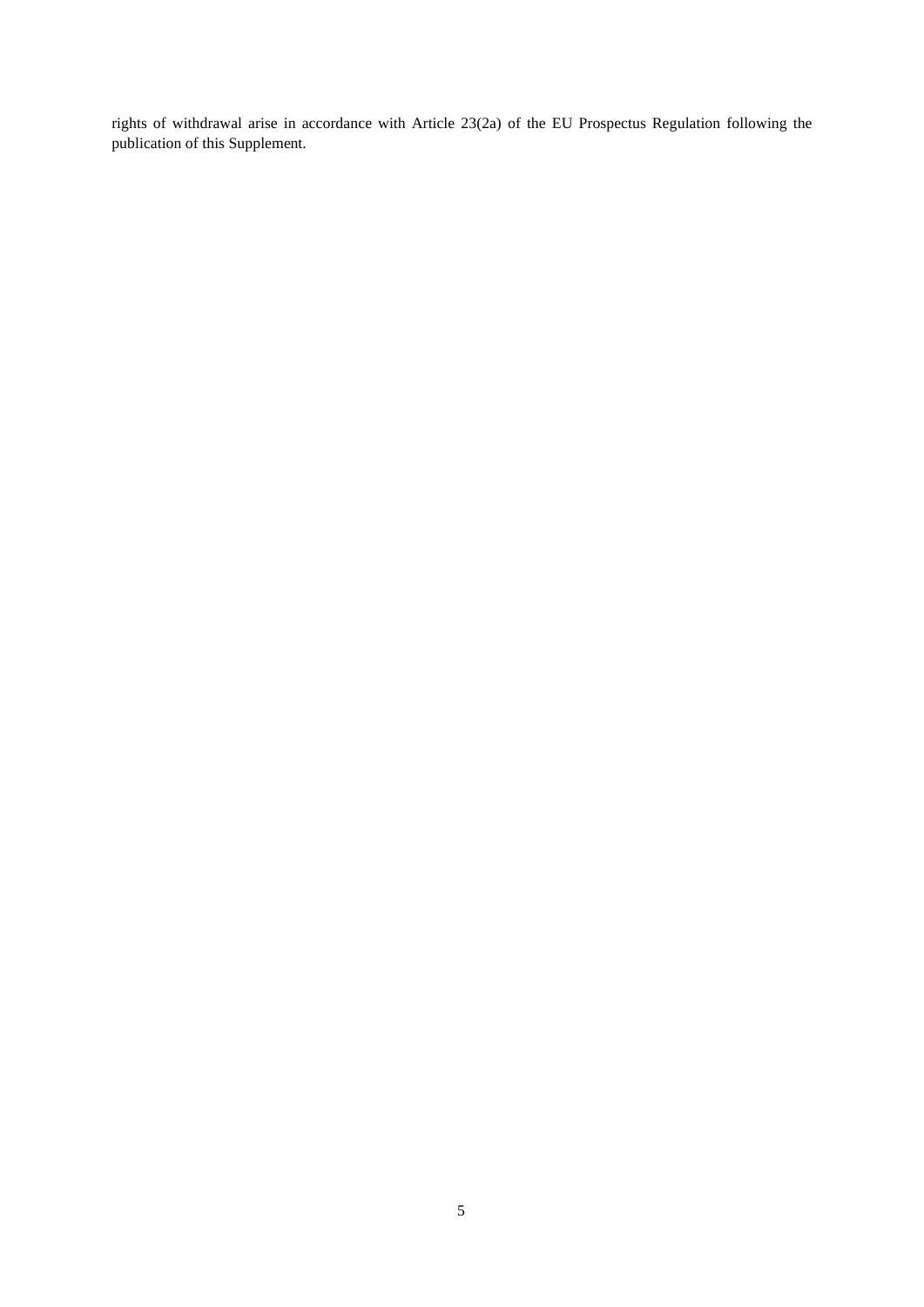# **INFORMATION RELATING TO THE CGMHI RATES BASE PROSPECTUS**

*Publication of the Half-Yearly Financial Report of Citigroup Global Markets Holding Inc.*

On 25 August 2021, CGMHI (as Issuer under the Programme) published its half-yearly financial report containing its unaudited consolidated interim financial statements as of and for the six months period ended 30 June 2021 (the **CGMHI 2021 Half-Yearly Financial Report**). A copy of the CGMHI 2021 Half-Yearly Financial Report has been filed with the Central Bank, Euronext Dublin and the *Commission de Surveillance du Secteur Financier* (the "**CSSF**") and has been published on the website of the Luxembourg Stock Exchange (https://dl.bourse.lu/dl?v=3KZXVvp/ctj2I7gl4ctomU/k7lYAH0X2mLT2d/b60MfSt1jUyjPwbooeJ+I77VOR6V oxpocwImrybZT/VUU8KnjoyQ6NXIDCqwCggdVEV5UVVnTTf8domSDnYjvF26+37MpbAI6cDKh+Y22vn Kr+X7cAJKSMoYhWKJXafn4wkCS9+HrONZy1YV+gaOQbyySicfTe0Jow5ICkxbHJOWJCYO3ZprNsJacR3 /fnUBgAfT2gYyD0+h1PbnQ4hsxQ71P2). By virtue of this Supplement, the CGMHI 2021 Half-Yearly Financial Report is incorporated by reference in, and forms part of, the CGMHI Rates Base Prospectus.

The following information appears on the page(s) of the CGMHI 2021 Half-Yearly Financial Report as set out below:

## **1. The unaudited consolidated financial statements of CGMHI as of and for the six months period ended 30 June 2021:**

|           |                                                            | Page(s) of the section entitled<br>"Consolidated Financial<br>Statements" |
|-----------|------------------------------------------------------------|---------------------------------------------------------------------------|
| A.        | <b>Consolidated Statements of Income</b>                   |                                                                           |
| <b>B.</b> | Consolidated Statements of Comprehensive Income            | 2                                                                         |
| C.        | <b>Consolidated Statements of Financial Condition</b>      | $3-4$                                                                     |
| D.        | Consolidated Statements of Changes in Stockholders' Equity | 5                                                                         |
| Е.        | <b>Consolidated Statement of Cash Flows</b>                | 6                                                                         |
| F.        | Notes to Consolidated Financial Statements                 | $7-42$                                                                    |
|           |                                                            |                                                                           |

**2. The Management Report of the Issuer:**

# **Page(s) of the section entitled "Management Report"**

| A. | <b>Management Report</b> |  |
|----|--------------------------|--|

Any information not listed in the cross-reference list above but included in the CGMHI 2021 Half-Yearly Financial Report is not incorporated by reference and is either covered elsewhere in the Base Prospectus or not relevant for investors.

## *Amendments to Credit Ratings*

The information relating to credit ratings set out in the cover pages of the CGMHI Rates Base Prospectus entitled "*Credit Ratings*" shall be amended as set out in Schedule 1 to this Supplement.

*Amendments to the Risk Factors* 

The risk factors set out in Section B of the CGMHI Rates Base Prospectus entitled "*Risk Factors*" shall be amended as set out in Schedule 2 to this Supplement.

## *Amendments to Subscription and Sale and Transfer and Selling Restrictions*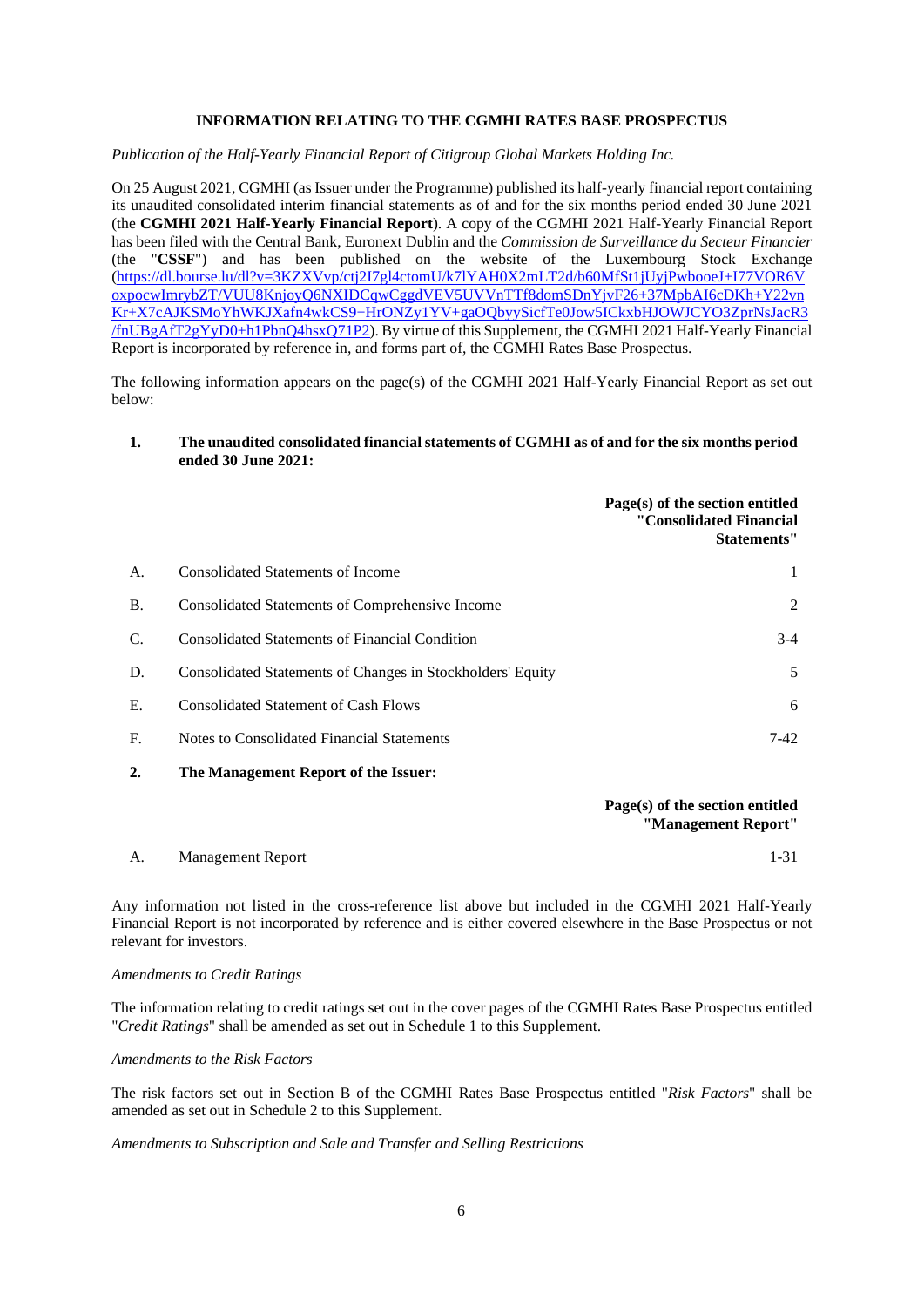The information relating to subscription and sale and transfer and selling restrictions set out in Section F.7 of the CGMHI Rates Base Prospectus entitled "*Subscription and Sale and Transfer and Selling Restrictions*" shall be amended as set out in Schedule 3 to this Supplement.

## *Amendments to the Valuation and Settlement Schedule*

The Valuation and Settlement Conditions set out in Section G of the CGMHI Rates Base Prospectus entitled "*Valuation and Settlement Schedule*" shall be amended as set out in Schedule 4 to this Supplement.

## *Amendments to the Pro Forma Final Terms*

The Pro Forma Final Terms set out in Section G.3 of the CGMHI Rates Base Prospectus entitled "*Pro Forma Final Terms*" shall be amended as set out in Schedule 5 to this Supplement.

## *Amendments to the Pro Forma Pricing Supplement*

The Pro Forma Pricing Supplement set out in Section G.4 of the CGMHI Rates Base Prospectus entitled "*Pro Forma Pricing Supplement*" shall be amended as set out in Schedule 6 to this Supplement.

## *Significant change and material adverse change*

There has been no significant change in the consolidated financial or trading position of CGMHI and its subsidiaries taken as a whole since 30 June 2021 (the date of the most recently published unaudited interim financial statements of CGMHI) and there has been no material adverse change in the financial position or prospects of CGMHI and its subsidiaries taken as a whole since 31 December 2020 (the date of the most recently published audited annual financial statements of CGMHI).

There has been no significant change in the financial performance of CGMHI and its subsidiaries as a whole since 30 June 2021 (the date of the most recently published unaudited interim financial statements of CGMHI).

## *Legal proceedings*

For a discussion of CGMHI's material legal and regulatory matters, see Note 15 to the Consolidated Financial Statements included in the CGMHI 2020 Annual Report and Note 13 to the Consolidated Financial Statements included in the CGMHI 2021 Half-Yearly Financial Report. For a discussion of Citigroup Inc.'s material legal and regulatory matters, of which the matters discussed in Notes 15 and 13 (as specified above) are a part, see (i) Note 27 to the Consolidated Financial Statements included in the Citigroup Inc. 2020 Form 10-K, (ii) Note 23 to the Consolidated Financial Statements included in the Citigroup Inc. 2021 Q1 Form 10-Q and (iii) Note 23 to the Consolidated Financial Statements included in the Citigroup Inc. 2021 Q2 Form 10-Q. Save as disclosed in the documents referenced above, neither CGMHI nor any of its subsidiaries is involved in, or has been involved in, any governmental, legal or arbitration proceedings that may have had in the twelve months before the date of this Supplement, a significant effect on the financial position or profitability of CGMHI or CGMHI and its subsidiaries taken as a whole, nor, so far as CGMHI is aware, are any such proceedings pending or threatened.

## *General*

Save as disclosed in this Supplement (including any documents incorporated by reference herein), there has been no other significant new factor, material mistake or material inaccuracy relating to information included in the CGMHI Rates Base Prospectus since the publication of the CGMHI Rates Base Prospectus Supplement (No.2).

Copies of the CGMHI Rates Base Prospectus 2021, the CGMHI Rates Base Prospectus Supplement (No.1), the CGMHI Rates Base Prospectus Supplement (No.2) and this Supplement will be obtainable free of charge in electronic form, for so long as the Programme remains in effect or any Notes remain outstanding, at the specified office of the Fiscal Agent and each of the other Paying Agents and all documents incorporated by reference in the CGMHI Rates Base Prospectus 2021 will be available on the website specified for each such document in the CGMHI Rates Base Prospectus.

To the extent that there is any inconsistency between (a) any statement in this Supplement or any statement incorporated by reference into the CGMHI Rates Base Prospectus 2021 by this Supplement and (b) any statement in the CGMHI Rates Base Prospectus or otherwise incorporated by reference into the CGMHI Rates Base Prospectus 2021, the statements in (a) above will prevail.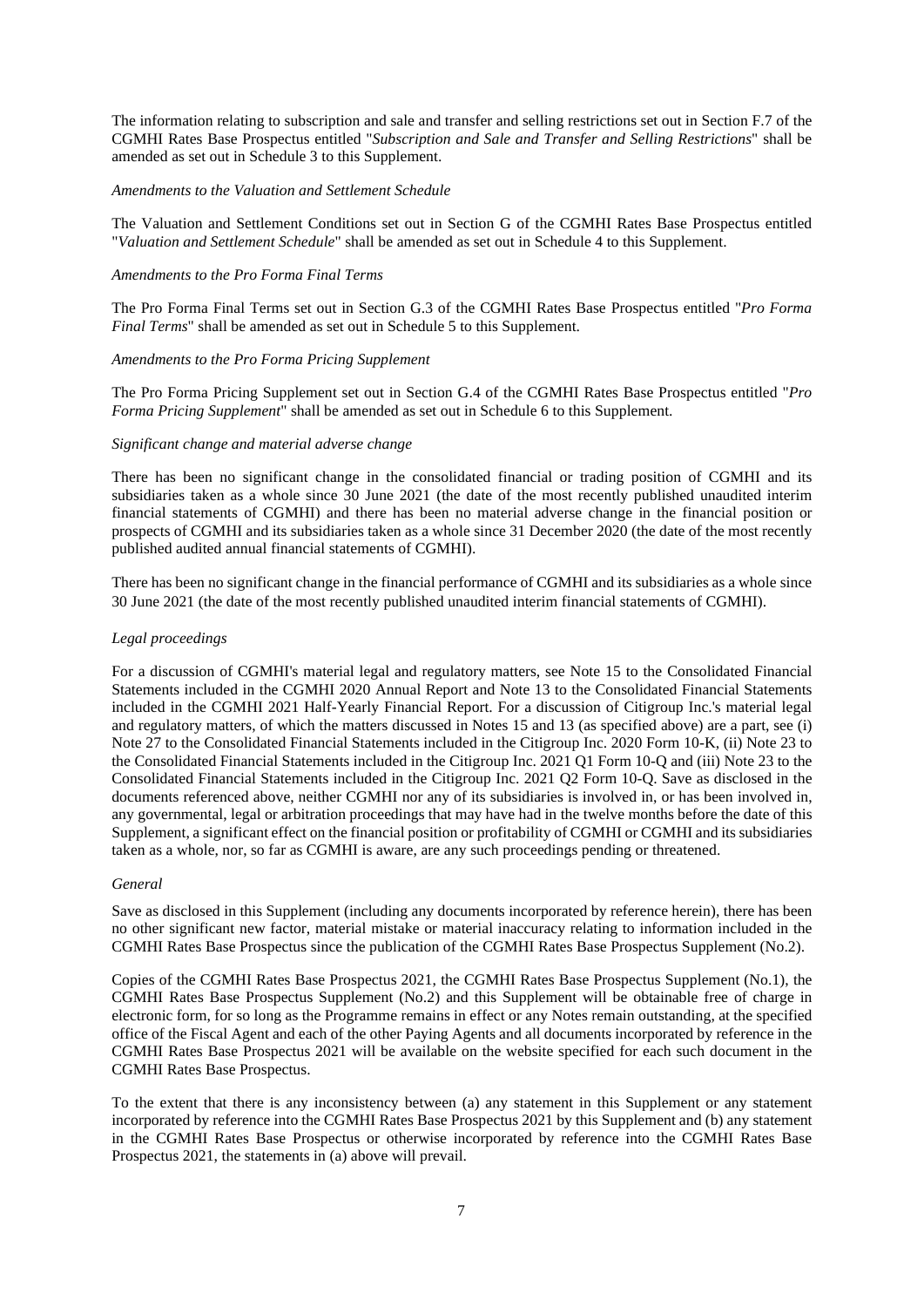The information under the paragraphs entitled "*Amendments to the Risk Factors*", "*Amendments to the Valuation and Settlement Schedule*" and "*Amendments to the Pro Forma Final Terms*" shall only apply to Final terms dated on or after the date hereof (the "**Relevant Information**"). For the avoidance of doubt, the Relevant Information shall not apply to Final Terms dated prior to the date hereof (or Amended and Restated Final Terms dated on or after the date hereof which relate to such Final Terms).

## *Withdrawal rights*

No non-exempt offers of Notes to the public in the European Economic Area made by CGMHI as Issuer pursuant to the CGMHI Rates Base Prospectus are on-going as of the date hereof, and consequently, no rights of withdrawal arise in accordance with Article 23(2a) of the EU Prospectus Regulation following the publication of this Supplement.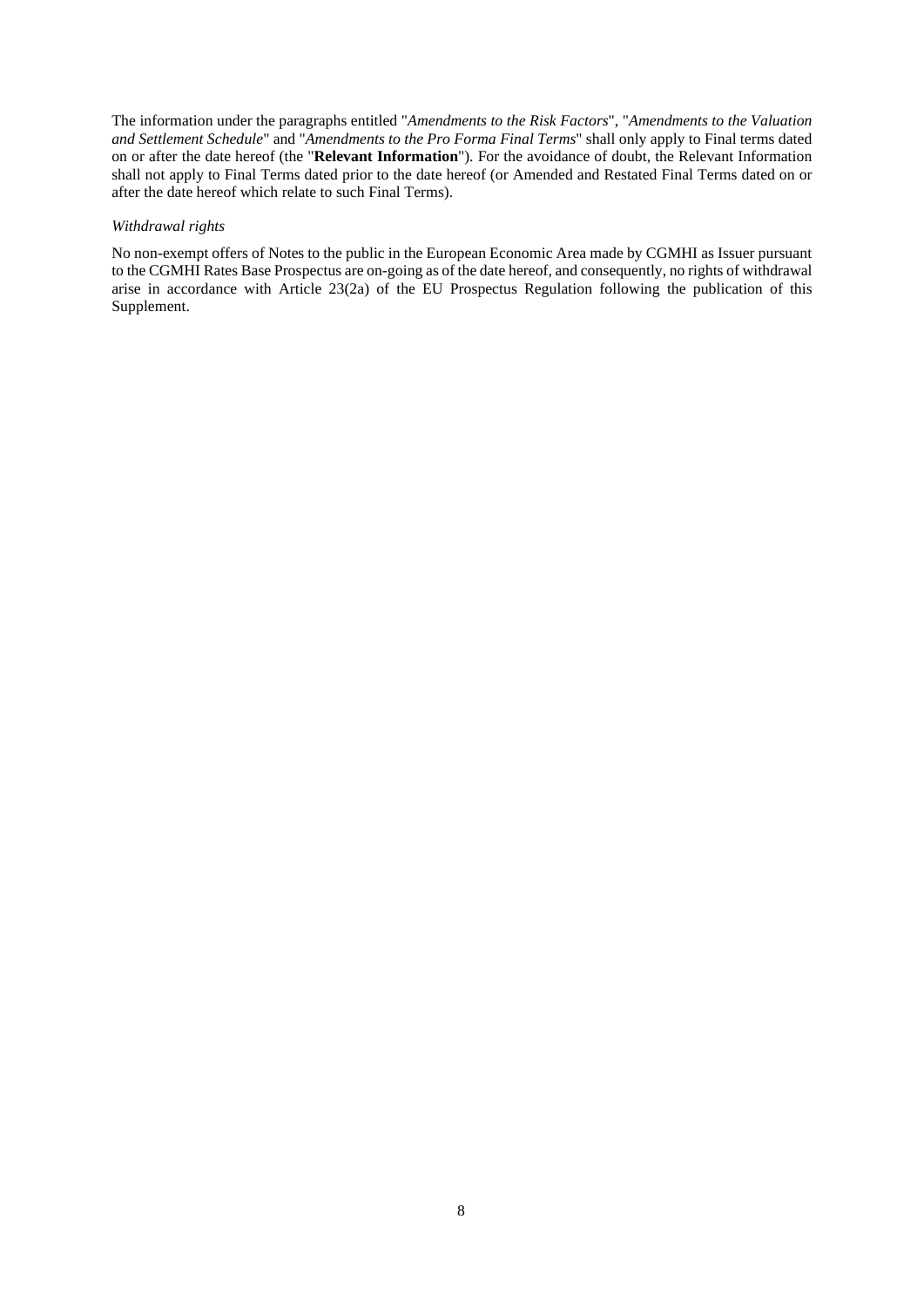## **INFORMATION RELATING TO THE CGMFL RATES BASE PROSPECTUS**

#### *Amendments to Credit Ratings*

The information relating to credit ratings set out in the cover pages of the CGMFL Rates Base Prospectus entitled "*Credit Ratings*" shall be amended as set out in Schedule 1 to this Supplement.

#### *Amendments to the Risk Factors*

The risk factors set out in Section B of the CGMFL Rates Base Prospectus entitled "*Risk Factors*" shall be amended as set out in Schedule 2 to this Supplement.

## *Amendments to Subscription and Sale and Transfer and Selling Restrictions*

The information relating to subscription and sale and transfer and selling restrictions set out in Section F.7 of the CGMFL Rates Base Prospectus entitled "*Subscription and Sale and Transfer and Selling Restrictions*" shall be amended as set out in Schedule 3 to this Supplement.

#### *Amendments to the Valuation and Settlement Schedule*

The Valuation and Settlement Conditions set out in Section G of the CGMFL Rates Base Prospectus entitled "*Valuation and Settlement Schedule*" shall be amended as set out in Schedule 4 to this Supplement.

## *Amendments to the Pro Forma Final Terms*

The Pro Forma Final Terms set out in Section G.3 of the CGMFL Rates Base Prospectus entitled "*Pro Forma Final Terms*" shall be amended as set out in Schedule 5 to this Supplement.

## *Amendments to the Pro Forma Pricing Supplement*

The Pro Forma Pricing Supplement set out in Section G.4 of the CGMFL Rates Base Prospectus entitled "*Pro Forma Pricing Supplement*" shall be amended as set out in Schedule 6 to this Supplement.

#### *Corporate Authorities*

The approval of the CGMFL Rates Base Prospectus Supplement (No.3) has been authorised pursuant to resolutions of the board of managers of the Corporate Manager of CGMFL on 21 September 2021.

#### *General*

Save as disclosed in this Supplement (including any documents incorporated by reference herein), there has been no other significant new factor, material mistake or material inaccuracy relating to information included in the CGMFL Rates Base Prospectus since the publication of the CGMFL Rates Base Prospectus Supplement (No.2).

Copies of the CGMFL Rates Base Prospectus 2021, the CGMFL Rates Base Prospectus Supplement (No.1), the CGMFL Rates Base Prospectus Supplement (No.2) and this Supplement will be obtainable free of charge in electronic form, for so long as the Programme remains in effect or any Notes remain outstanding, at the specified office of the Fiscal Agent and each of the other Paying Agents and all documents incorporated by reference in the CGMFL Rates Base Prospectus 2021 will be available on the website specified for each such document in the CGMFL Rates Base Prospectus.

To the extent that there is any inconsistency between (a) any statement in this Supplement or any statement incorporated by reference into the CGMFL Rates Base Prospectus 2021 by this Supplement and (b) any statement in the CGMFL Rates Base Prospectus or otherwise incorporated by reference into the CGMFL Rates Base Prospectus 2021, the statements in (a) above will prevail.

The information under the paragraphs entitled "*Amendments to the Risk Factors*", "*Amendments to the Valuation and Settlement Schedule*" and "*Amendments to the Pro Forma Final Terms*" shall only apply to Final terms dated on or after the date hereof (the "**Relevant Information**"). For the avoidance of doubt, the Relevant Information shall not apply to Final Terms dated prior to the date hereof (or Amended and Restated Final Terms dated on or after the date hereof which relate to such Final Terms).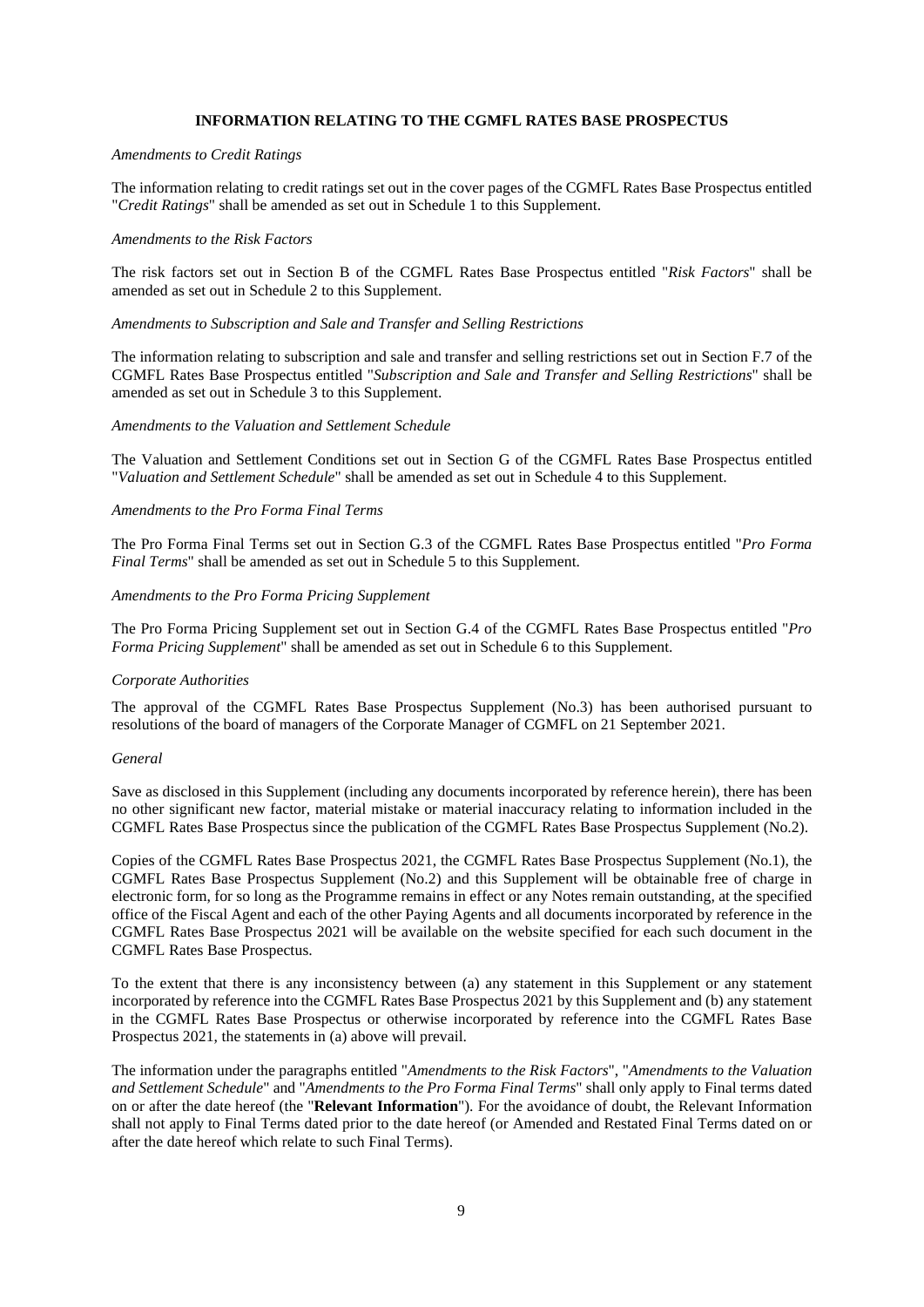# *Withdrawal rights*

No non-exempt offers of Notes to the public in the European Economic Area made by CGMFL as Issuer pursuant to the CGMFL Rates Base Prospectus are on-going as of the date hereof, and consequently, no rights of withdrawal arise in accordance with Article 23(2a) of the EU Prospectus Regulation following the publication of this Supplement.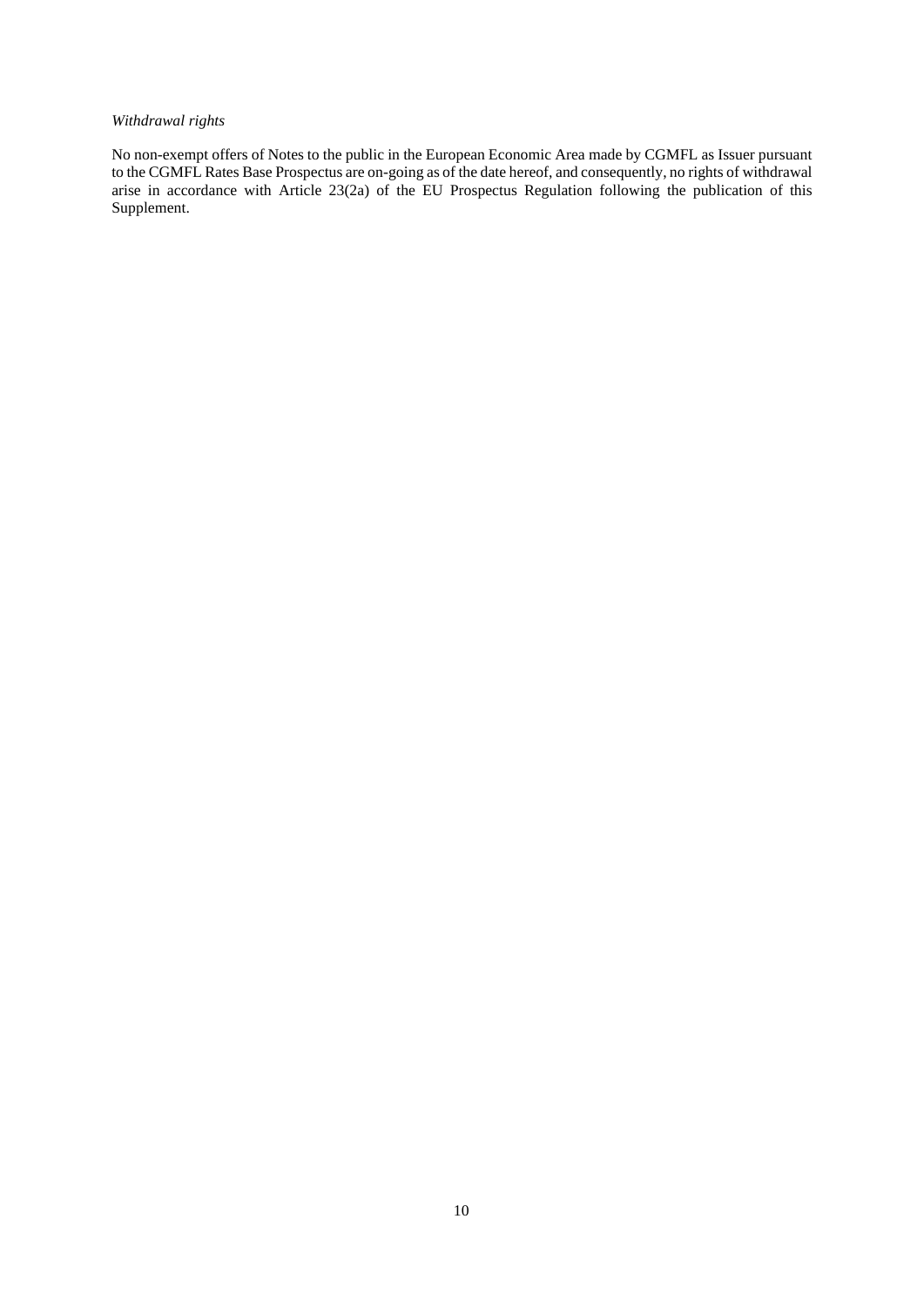## **AMENDMENTS TO CREDIT RATINGS**

The information set out in the cover pages of the Base Prospectus ("*Credit Ratings*") on pages xiv to xv of the Base Prospectus shall be amended by deleting the second paragraph under the section entitled "*Credit Ratings*" and corresponding footnote 2 on page xiv of the Base Prospectus in their entirety and replacing them with the following new paragraph and corresponding footnote 2:

"CGMHI has a long term/short term senior debt rating of BBB+/A-2 by S&P, A3/P-2 by Moody's and  $A+$ /F1 by Fitch.<sup>2</sup>

<sup>2</sup> "BBB+" by S&P: An obligor rated "BBB" has adequate capacity to meet its financial commitments. However, adverse economic conditions or changing circumstances are more likely to weaken the obligor's capacity to meet its financial commitments. The addition of a plus sign shows the relative standing within the rating category (source: www.standardandpoors.com).

"A-2" by S&P: An obligor rated "A-2" has satisfactory capacity to meet its financial commitments. However, it is somewhat more susceptible to the adverse effects of changes in circumstances and economic conditions than obligors in the highest rating category (source: www.standardandpoors.com).

"A3" by Moody's: Obligations rated "A" are judged to be upper-medium grade and are subject to low credit risk. The modifier 3 indicates a ranking in the lower end of that generic rating category (source: www.moodys.com).

"P-2" by Moody's: Issuers (or supporting institutions) rated "Prime-2" have a strong ability to repay short-term debt obligations (source: www.moodys.com).

"A+" by Fitch: "A" ratings denote expectations of low default risk. The capacity for payment of financial commitments is considered strong. This capacity may, nevertheless, be more vulnerable to adverse business or economic conditions than is the case for higher ratings. The modifiers '+' or '−' may be appended to a rating to denote relative status within major rating categories (source: www.fitchratings.com).

"F1" by Fitch: Indicates the strongest intrinsic capacity for timely payment of financial commitments (source: www.fitchratings.com).".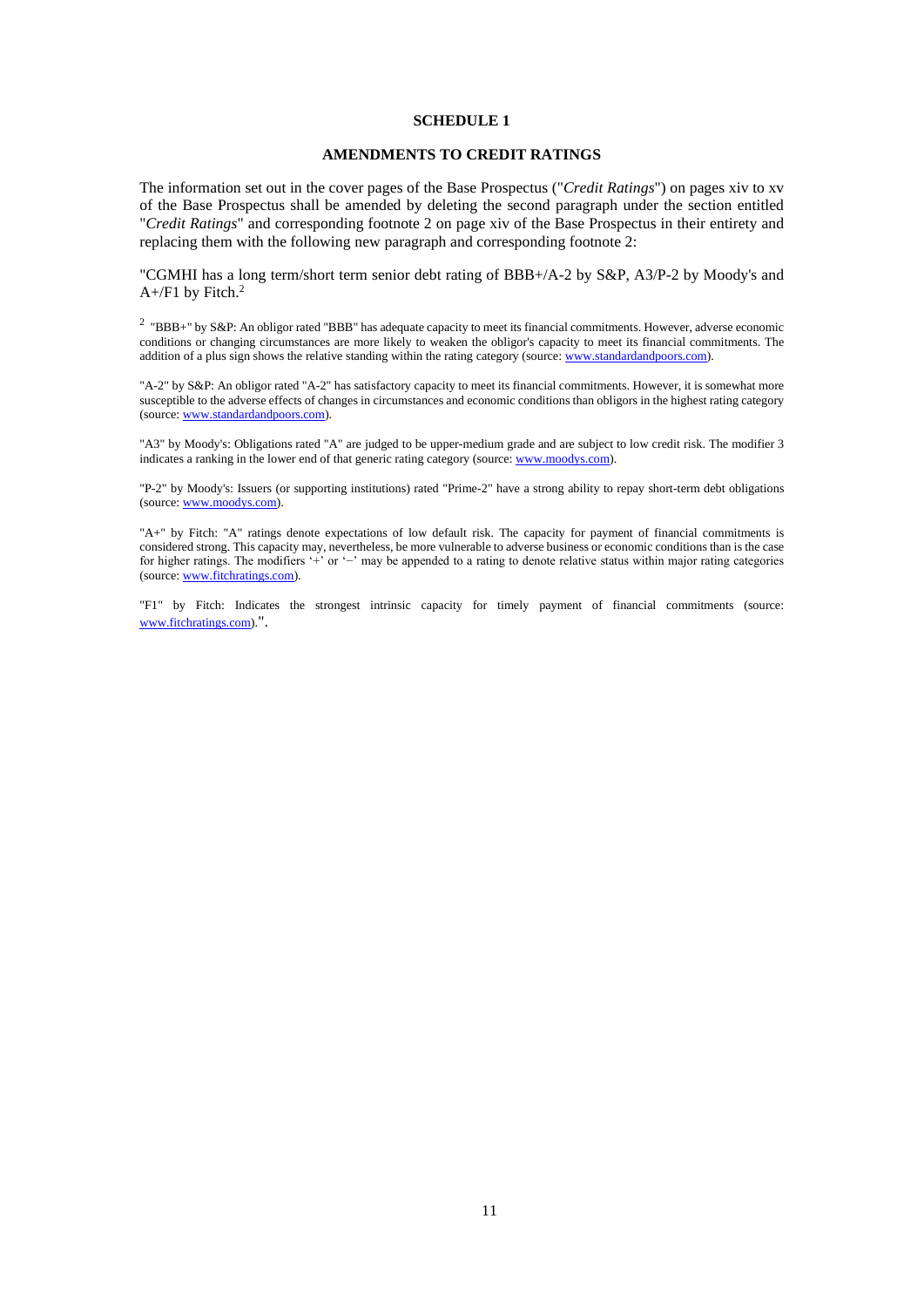## **AMENDMENTS TO THE RISK FACTORS**

The risk factors set out in Section B of the Base Prospectus entitled "*Risk Factors*" shall be amended as follows:

(a) the following new risk factor entitled shall be inserted immediately after the risk factor entitled "*Section 871(m) Event*" on page 44 of the Base Prospectus:

## "*Adjustment Events and Early Redemption Events for Notes other than Underlying Linked Notes*

In respect of certain Notes which are not Underlying Linked Notes, certain Adjustment Events and Early Redemption Events may be specified as being applicable in the applicable Issue Terms.

For such Notes, if the Calculation Agent determines that an Adjustment Event occurs (being, in each case if applicable, (a) the occurrence at any time of a change in law affecting any underlying hedging position in relation to the Notes or materially increasing the Issuer's costs in relation to performing its obligations in respect of the Notes or (b) a disruption in the hedging arrangements relating to the Notes or (c) an increased cost in relation to the hedging arrangements relating to the Notes (an "Increased Cost of Hedging"), then the Calculation Agent shall make such adjustment(s) to the terms of the Notes as the Calculation Agent determines necessary to account for the effect of such Adjustment Event including, in the case of an Increased Cost of Hedging, adjustments to pass on to Noteholders any such Increased Cost of Hedging (including, but not limited to, reducing any amounts payable in respect of the Notes to reflect any such increased costs). Any such adjustment(s) may have an adverse effect on the value of such Notes and, if the Calculation Agent determines that no adjustment(s) can reasonably so be made, such Adjustment Event may be an Early Redemption Event if specified to be applicable in respect of the relevant event in the applicable Issue Terms.

If an Early Redemption Event occurs (being, if applicable, circumstances where the Calculation Agent determines that no adjustment(s) can reasonably be made following an Adjustment Event), the Notes may be redeemed as more fully set out in the terms and conditions of the relevant Notes. If the Notes are redeemed early, the Issuer will pay to each Noteholder an amount calculated in accordance with the method specified in the applicable Issue Terms, as determined by the Calculation Agent. The amount repaid to you could be substantially less than your initial investment and you could therefore sustain a loss."; and

(b) the risk factor entitled "*Lock-in Change of Interest Basis*" on page 88 of the Base Prospectus shall be deleted in its entirety and replaced with the following:

#### "*Lock-in Change of Interest Basis and Lock-in Redemption Notes*

If the applicable Issue Terms specify "Lock-in Change of Interest Basis" to be applicable for the relevant Notes, the interest basis in respect of the Notes will change on the occurrence of one or more lock-in event(s) as provided therein. The interest basis that would apply following the occurrence of the relevant lock-in event(s) (the "**changed interest basis**") may be less favourable than then prevailing spreads on comparable Notes linked to the same reference rate(s). In addition, the changed interest basis at any time may be lower than the rates on other Notes.

A "**lock-in event**" will occur if, in respect of a lock-in determination date, the specified lock-in reference observation is, as specified in the applicable Issue Terms:

- (a) equal to or above the specified lock-in barrier; or
- (b) above the specified lock-in barrier; or
- (c) equal to or below the specified lock-in barrier; or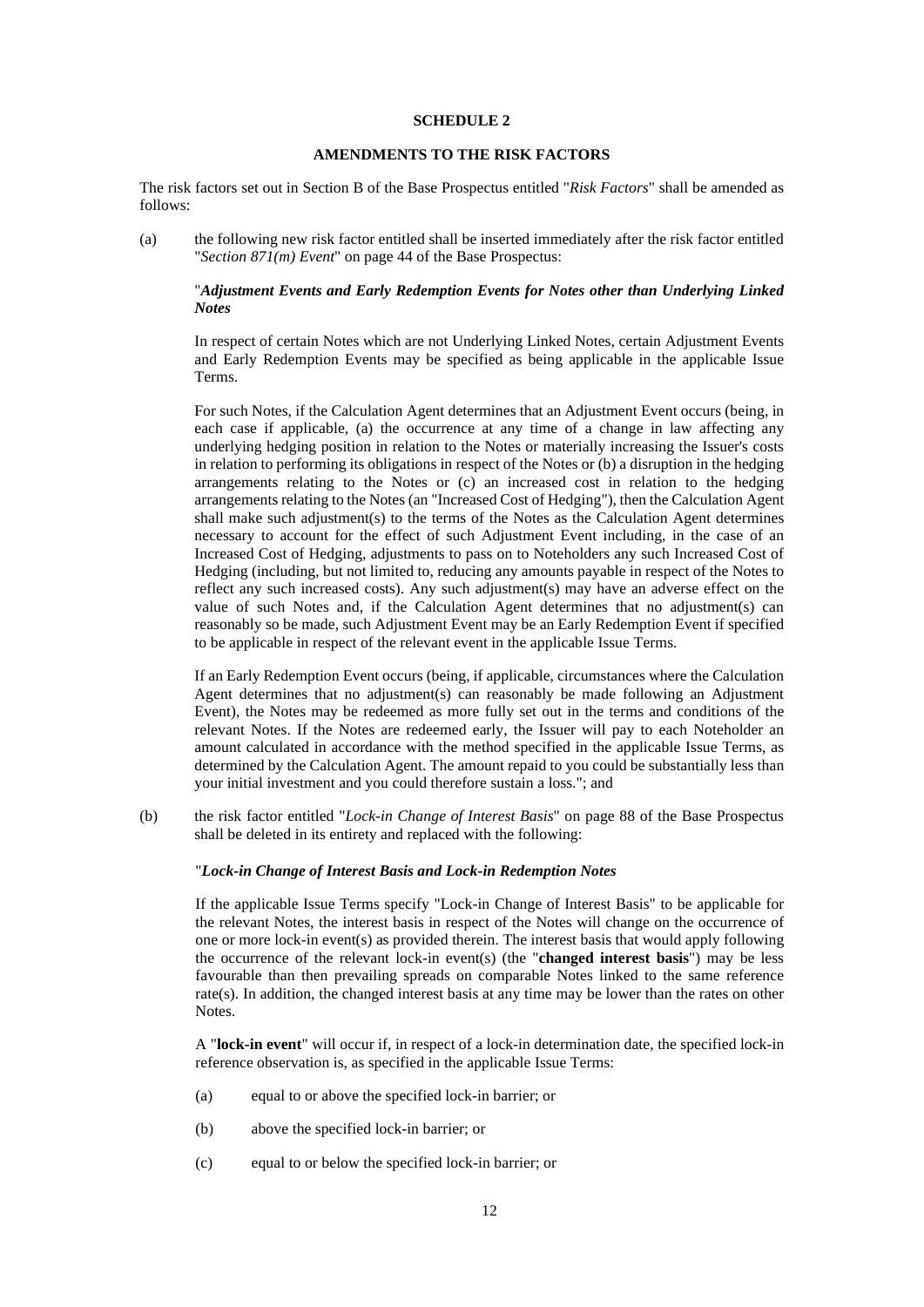(d) below the specified lock-in barrier.

A lock-in reference observation may be specified in the applicable Issue Terms as (i) a Floating Interest Rate, (ii) a CMS Interest Rate, (iii) a Spread Interest Rate, (iv) a Relevant Spread Rate, (v) a Spread Reference Rate or (vi) an FX Rate.

A lock-in barrier may be specified in the applicable Issue Terms as (i) a fixed rate, (ii) a Floating Interest Rate, (iii) a CMS Interest Rate, (iv) a Spread Interest Rate, (v) a Relevant Spread Rate, (vi) a Spread Reference Rate, (vii) an FX Rate, (viii) the sum of more than one rate or (ix) one rate minus another rate.

In addition, if the applicable Issue Terms specify that the Notes are "Lock-in Redemption Notes", the redemption amount payable on redemption of the Notes will be linked to the performance of the relevant FX Rate. Therefore, if the value of the Underlying does not move in the anticipated direction, the amount repaid to you could be substantially less than your initial investment and you could sustain a loss (see also "*Risks associated with Notes linked to currency exchange rates*" above).".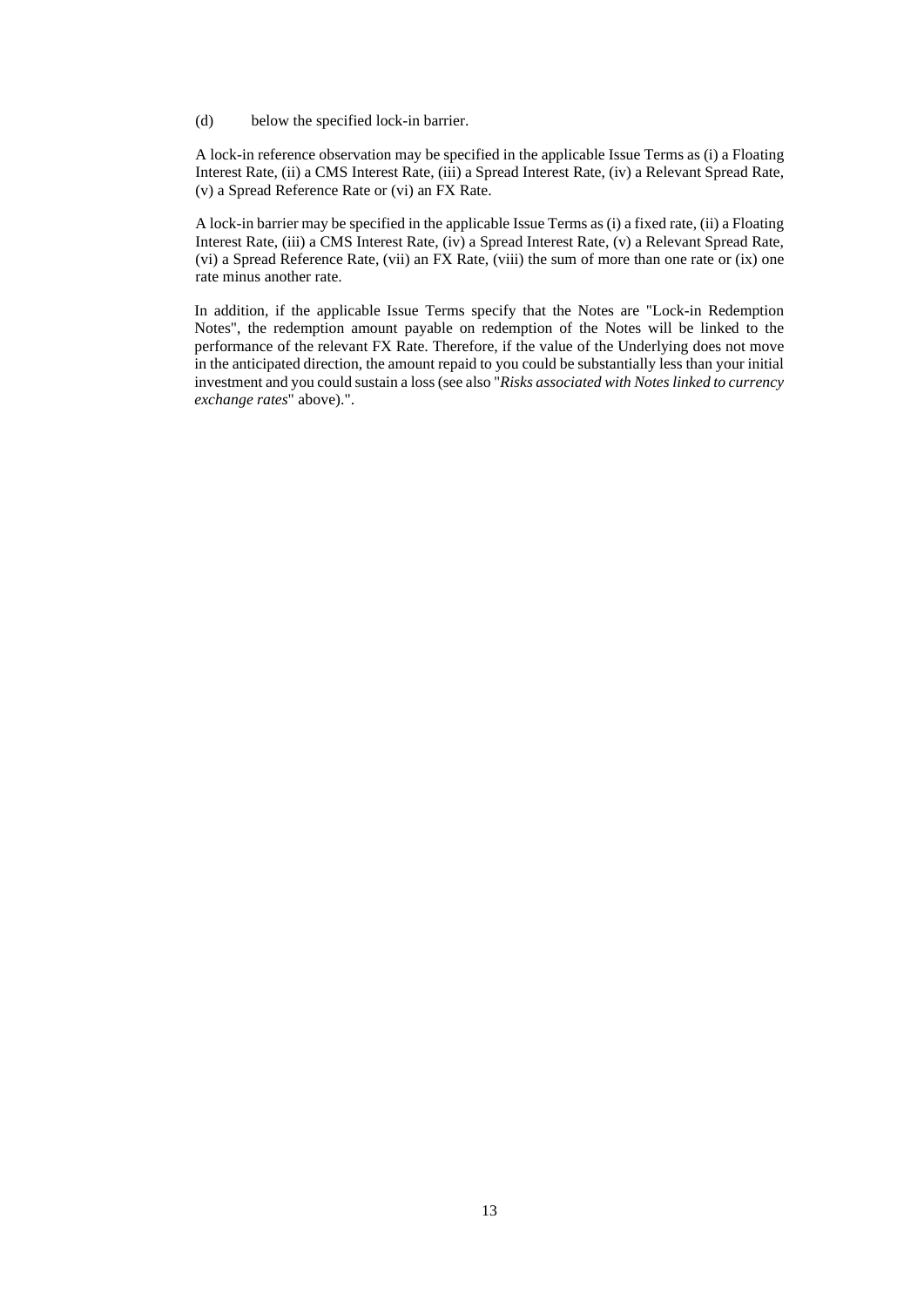# **AMENDMENTS TO SUBSCRIPTION AND SALE AND TRANSFER AND SELLING RESTRICTIONS**

The information relating to subscription and sale and transfer and selling restrictions set out in Section F.7 of the Base Prospectus entitled "*Subscription and Sale and Transfer and Selling Restrictions*" on pages 206 to 229 of the Base Prospectus shall be amended by deleting the sub-section entitled "*Prohibition of Sales to UK Retail Invetsors*" on page 211 of the Base Prospectus in its entirety and replacing it with the following:

"Other than as may be provided in the applicable Issue Terms, each Dealer has represented and agreed, and each further Dealer appointed under the Programme will be required to represent and agree, that it has not offered, sold or otherwise made available and will not offer, sell or otherwise make available any Notes which are the subject of the offering contemplated by this Base Prospectus as completed by the Issue Terms in relation thereto to any retail investor in the United Kingdom. For the purposes of this provision:

- (a) the expression "**retail investor**" means a person who is one (or more) of the following:
	- (i) a retail client, as defined in point (8) of Article 2 of Regulation (EU) No 2017/565 as it forms part of domestic law by virtue of the EUWA and regulations made thereunder;
	- (ii) a customer within the meaning of the provisions of the FSMA and any rules or regulations made under the FSMA to implement Directive (EU) 2016/97, where that customer would not qualify as a professional client, as defined in point (8) of Article  $2(1)$  of Regulation (EU) No  $600/2014$  as it forms part of domestic law by virtue of the EUWA and regulations made thereunder; or
	- (iii) not a qualified investor as defined in the UK Prospectus Regulation; and
- (b) the expression an "**offer**" includes the communication in any form and by any means of sufficient information on the terms of the offer and the Notes to be offered so as to enable an investor to decide to purchase or subscribe for the Notes.

Where the applicable Issue Terms in respect of any Notes specifies "Prohibition of Sales to UK Retail Investors" as "Not Applicable" or as applicable other than with respect to offers of the Notes in the United Kingdom for specified periods of time, then, if "Not Applicable" is so specified, in relation to the United Kingdom or, if "Prohibition of Sales to UK Retail Investors" is specified as applicable other than with respect to offers of the Notes in the United Kingdom for specified periods of time, in relation to the United Kingdom and (if applicable) such period(s) of time, each Dealer has represented and agreed, and each further Dealer appointed under the Programme will be required to represent and agree, that it has not made and will not make an offer of Notes which are the subject of the offering contemplated by this Base Prospectus as completed by the final terms in relation thereto to the public in the United Kingdom except that it may make an offer of such Notes to the public in the United Kingdom:

- (a) at any time to any legal entity which is a qualified investor as defined in the UK Prospectus Regulation;
- (b) at any time to fewer than 150 natural or legal persons (other than qualified investors as defined in the UK Prospectus Regulation), subject to obtaining the prior consent of the relevant Dealer or Dealers nominated by the Issuer for any such offer; or
- (c) at any time in any other circumstances falling within section 86 of the FSMA,

PROVIDED THAT no such offer of Notes referred to in (a) to (c) above shall require the Issuer or any Dealer to publish a prospectus pursuant to section 85 of the FSMA or supplement a prospectus pursuant to Article 23 of the UK Prospectus Regulation.

For the purposes of this provision, the expression an "**offer of Notes to the public**" in relation to any Notes in the United Kingdom means the communication in any form and by any means of sufficient information on the terms of the offer and the Notes to be offered so as to enable an investor to decide to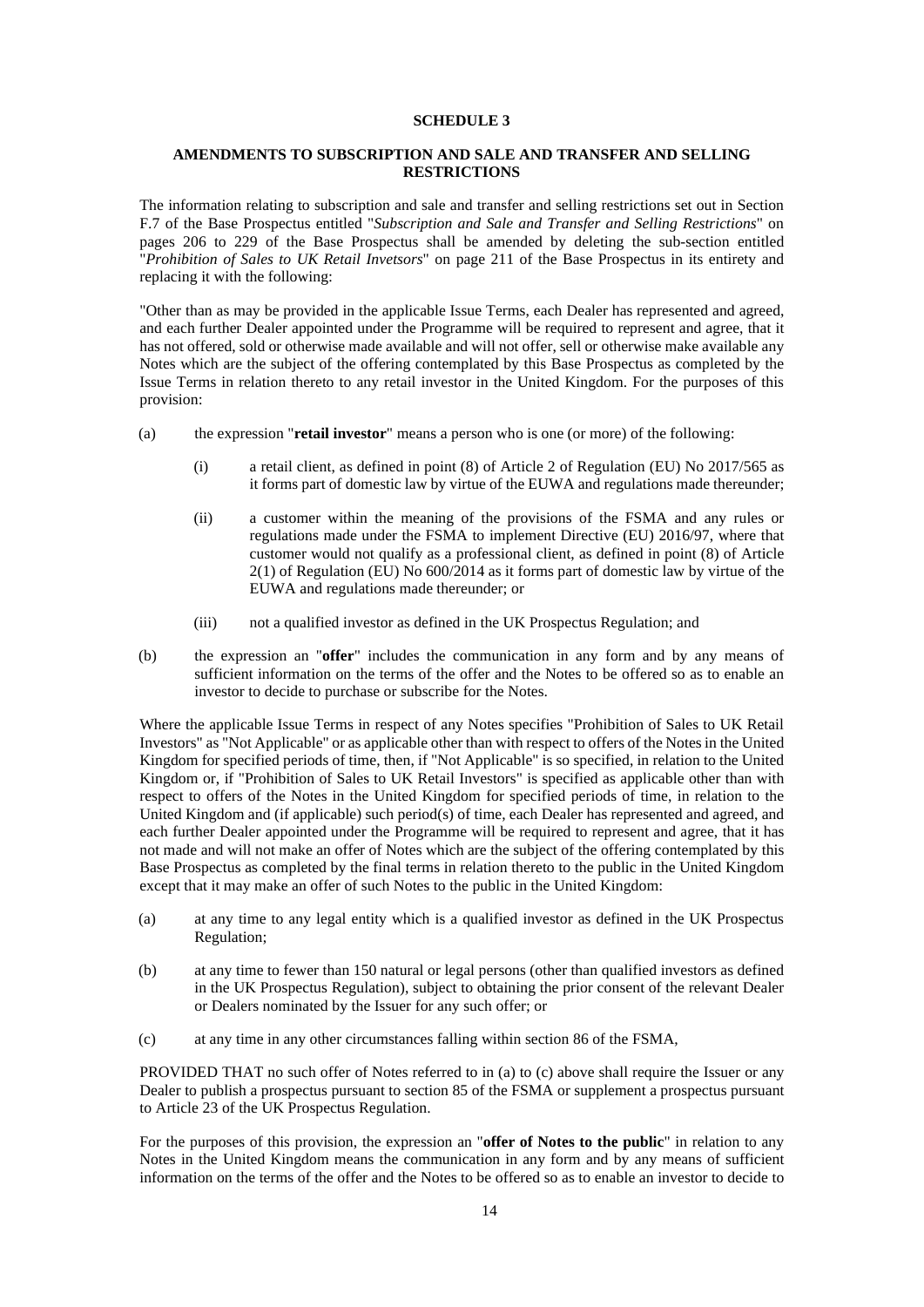purchase or subscribe for the Notes, and the expression "**UK Prospectus Regulation**" means Regulation (EU) 2017/1129 as it forms part of domestic law by virtue of the EUWA and regulations made thereunder.".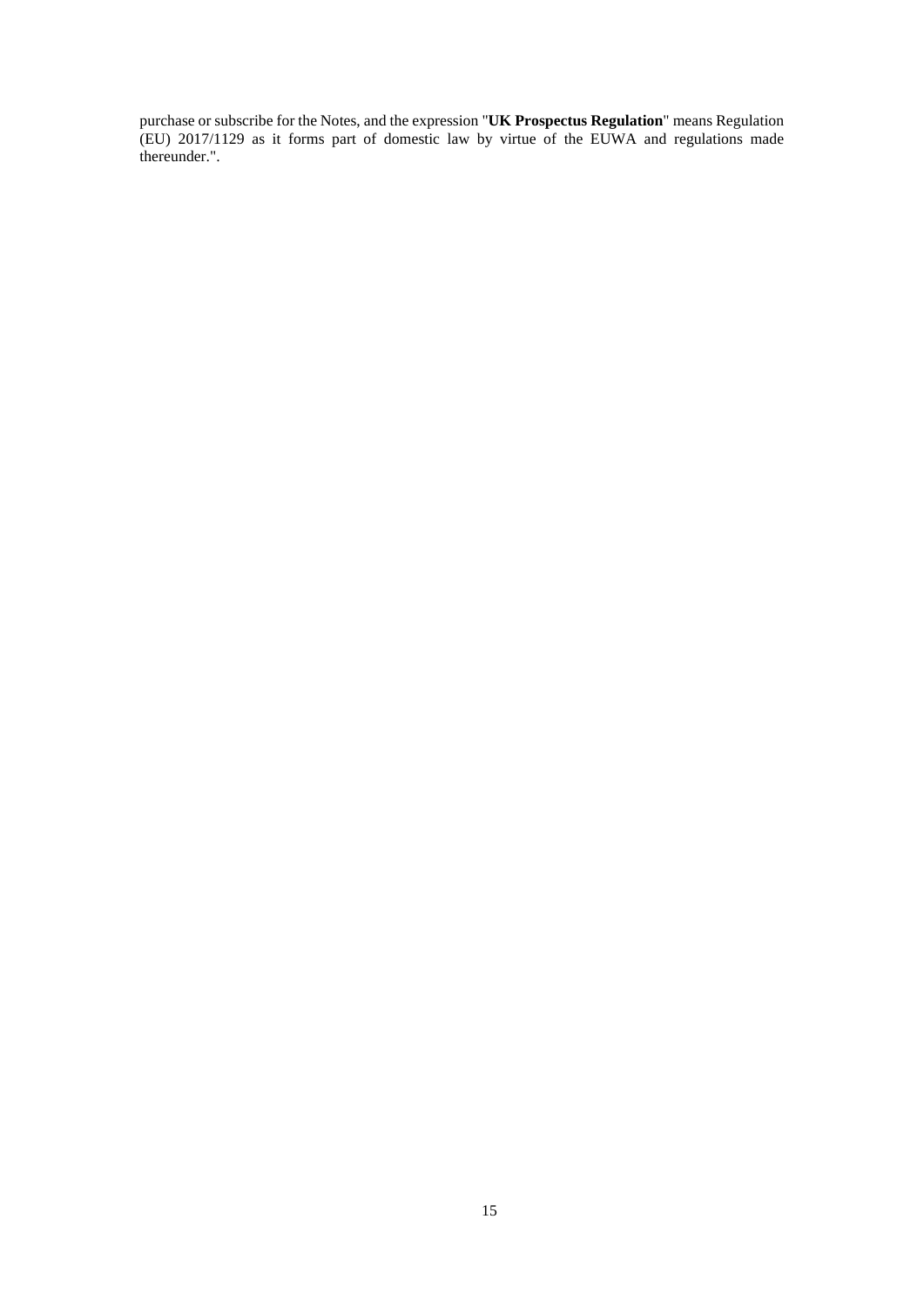## **AMENDMENTS TO THE VALUATION AND SETTLEMENT SCHEDULE**

The Valuation and Settlement Conditions set out in Section G of the Base Prospectus entitled "*Valuation and Settlement Schedule*" shall be amended as follows:

(a) the title of Valuation and Settlement Condition 1 (*Underlying Valuation Provisions*) on page 548 of the Base Prospectus shall be deleted in its entirety and replaced with the following (and all related cross-references thereto shall be updated accordingly):

## "**1. Underlying Valuation Provisions and Fallback Provisions for Notes other than Underlying Linked Notes**";

(b) the definition of "Additional Early Redemption Event" in Valuation and Settlement Condition 1(l) (*Definitions*) on page 552 of the Base Prospectus shall be deleted in its entirety and replaced with the following:

""**Additional Early Redemption Event**" means each of: (i) in respect of an Underlying, each event (if any) specified as such in the Underlying Schedule applicable to such Underlying and (ii) in respect of Underlying Linked Notes only, if Hedging Disruption Early Termination Event or Section 871(m) Event (or both) is/are specified to be applicable in the applicable Issue Terms, a Hedging Disruption Early Termination Event or Section 871(m) Event (or both), as the case may be (collectively, the "**Additional Early Redemption Events**").";

- (c) the following new Valuation and Settlement Condition 1(m) (*Fallback Provisions for Notes other than Underlying Linked Notes*) shall be inserted immediately after Valuation and Settlement Condition 1(l) (*Definitions*) on page 556 of the Base Prospectus:
	- "(m) *Fallback Provisions for Notes other than Underlying Linked Notes*

In respect of Notes other than Underlying Linked Notes, where the applicable Issue Terms specifies that this Valuation and Settlement Condition 1(m) applies, the provisions of Valuation and Settlement Condition 1(g) (*Adjustment Events*) and Valuation and Settlement Condition 1(h) (*Early Redemption Events*) and the related definitions set out in Valuation and Settlement Condition 1(l) (*Definitions*) shall apply to the Notes notwithstanding that the Notes are not Underlying Linked Notes.

For the purposes of this Valuation and Settlement Condition 1(m), references to any Underlying or Underlying Schedule in Valuation and Settlement Condition 1(g) (*Adjustment Events*), Valuation and Settlement Condition 1(h) (*Early Redemption Events*) and the related definitions set out in Valuation and Settlement Condition 1(l) (*Definitions*) shall be disregarded and the relevant Valuation and Settlement Condition shall be construed accordingly.";

(d) the definition of "Redemption Participation Rate" in Valuation and Settlement Condition 26 (*DIR Inflation Linked Redemption*) on page 635 of the Base Prospectus shall be deleted in its entirety and replaced with the following:

""**Redemption Participation Rate**" means the percentage rate specified as such in the applicable Issue Terms PROVIDED THAT, where "Not Applicable" is specified in the applicable Issue Terms, the Redemption Participation Rate shall be 100 per cent."; and

(e) the following new Valuation and Settlement Condition 27 (*Lock-in Redemption Notes*) shall be inserted immediately after Valuation and Settlement Condition 26 (*DIR Inflation Linked Redemption*) on page 635 of the Base Prospectus:

## "**27. Lock-in Redemption Notes**

Where the Notes are expressed in the applicable Issue Terms to be Lock-in Redemption Notes and the Redemption Amount is specified in the applicable Issue Terms to be the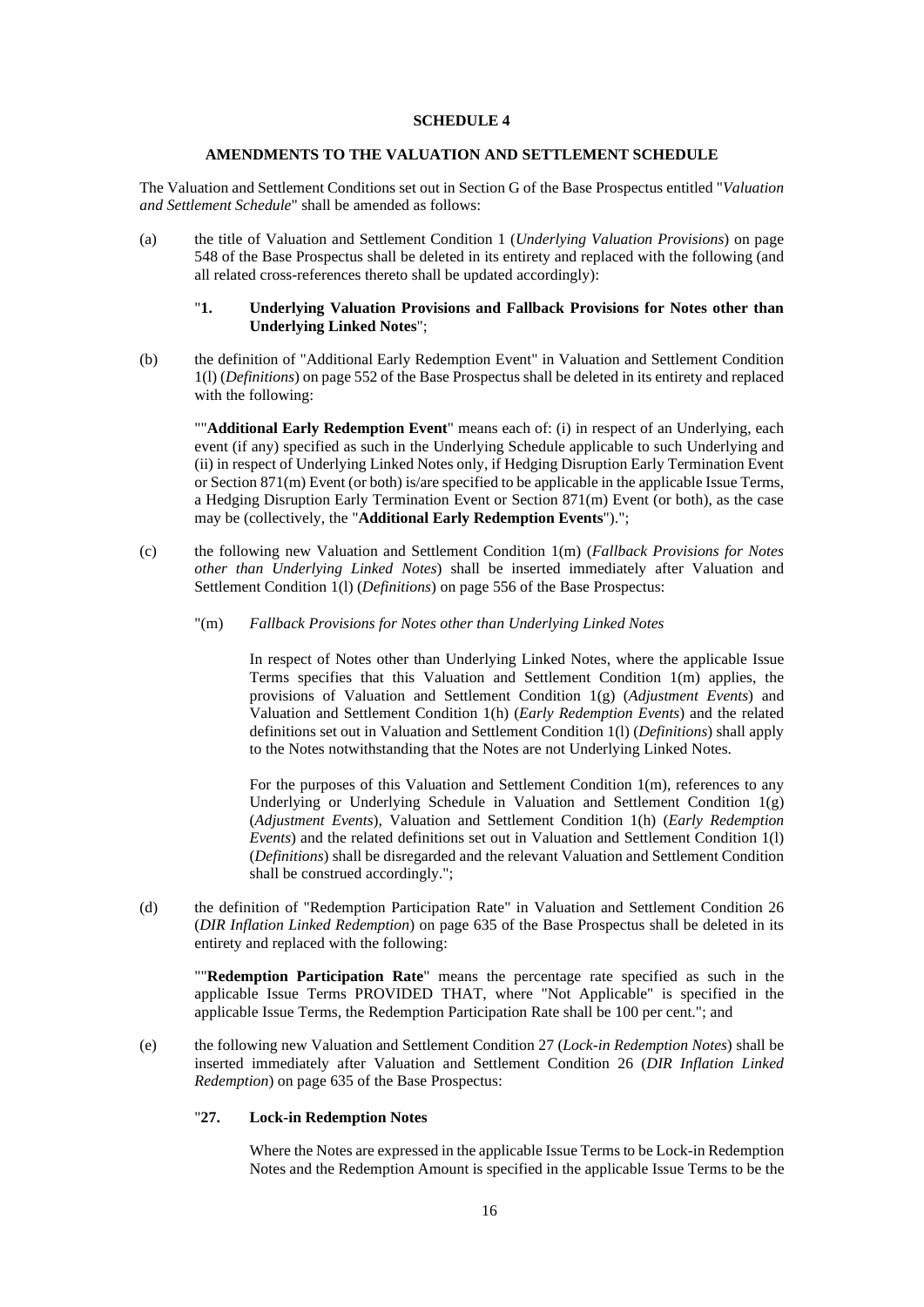Lock-in Redemption Amount, each Note shall be redeemed on the Maturity Date at an amount determined in respect of each Calculation Amount by reference to the following:

(i) if one or more Lock-in Event(s) (as defined in Valuation and Settlement Condition 21 (*Lock-in Change of Interest Basis*)) have occurred, the Redemption Amount in respect of each Calculation Amount shall be an amount determined by the Calculation Agent by reference to the following formula:

Calculation Amount x Relevant Lock-in Percentage; or

- (ii) if no Lock-in Event has occurred and:
	- (I) the Lock-in Final Level is less than or equal to the Lock-in Redemption Barrier, the Redemption Amount in respect of each Calculation Amount shall be an amount determined by the Calculation Agent by reference to the following formula:

Calculation Amount x Relevant Percentage; or

(II) the Lock-in Final Level is greater than the Lock-in Redemption Barrier, the Redemption Amount in respect of each Calculation Amount shall be an amount determined by the Calculation Agent by reference to the following formula:

Calculation Amount x Lock-in Performance x RPR,

provided that the Redemption Amount is subject to, if specified in the applicable Issue Terms, a minimum of the Minimum Redemption Amount and a maximum of the Maximum Redemption Amount.

Where:

"**Lock-in Final Level**" means, in respect of the Underlying, the Underlying Closing Level of the Underlying on the Specified Lock-in Final Valuation Date.

"**Lock-in Performance**" means, in respect of the Underlying, an amount expressed as a percentage and determined by reference to the following formula:

> Lock-in Strike Level Lock-in Final Level

"**Lock-in Redemption Barrier**" means the rate specified in the applicable Issue Terms.

"**Lock-in Strike Level**" means, in respect of the Underlying, the amount specified for the Underlying in the applicable Issue Terms.

"**Maximum Redemption Amount**" shall be as specified in the applicable Issue Terms.

"**Minimum Redemption Amount**" shall be as specified in the applicable Issue Terms.

"**Redemption Participation Rate**" or "**RPR**" means the percentage rate (if any) specified as such in the applicable Issue Terms PROVIDED THAT, where "Not Applicable" is specified in the applicable Issue Terms, the Redemption Participation Rate shall be 100 per cent..

"**Relevant Lock-in Percentage**" means the percentage specified in the applicable Issue Terms.

"**Relevant Percentage**" means the percentage specified in the applicable Issue Terms.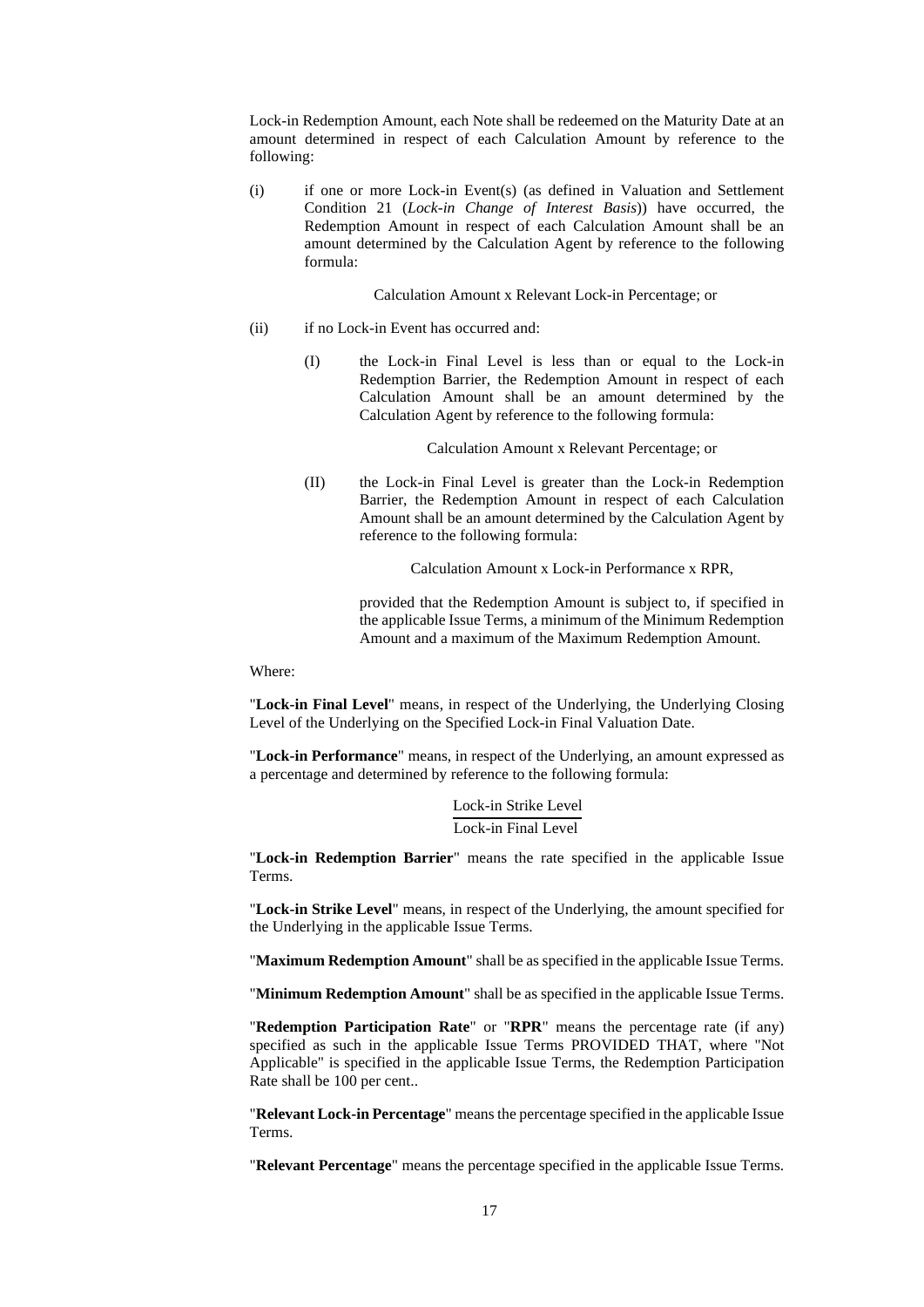"**Specified Lock-in Final Valuation Date**" means the final Lock-in Determination Date determined in accordance with the provisions of Valuation and Settlement Condition 21 (*Lock-in Change of Interest Basis*).".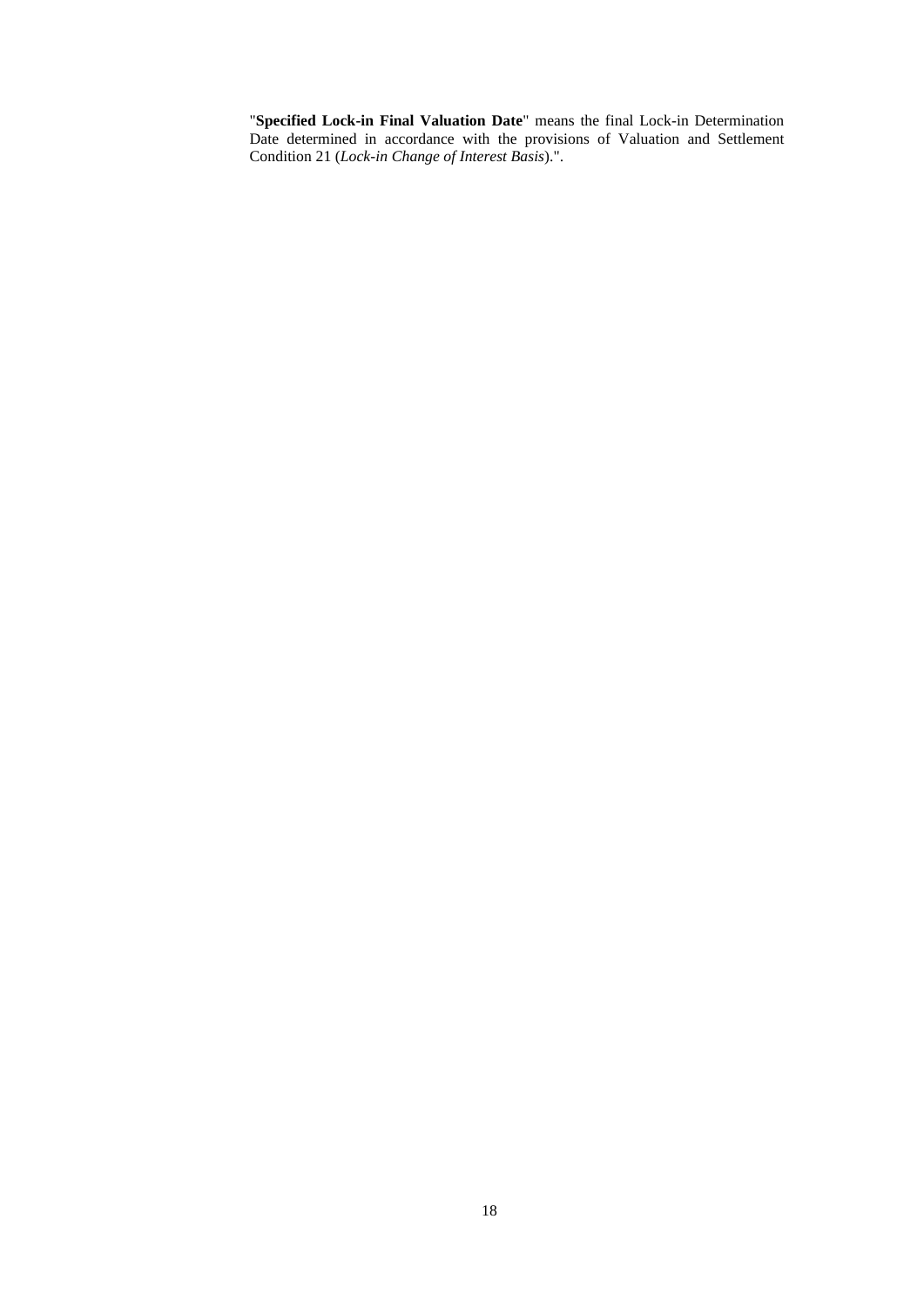## **AMENDMENTS TO THE PRO FORMA FINAL TERMS**

The Pro Forma Final Terms set out in Section G.3 of the Base Prospectus entitled "*Pro Forma Final Terms*" shall be amended as follows:

- (a) item 9 (*Type of Notes*) on pages 642 to 643 of the Base Prospectus shall be deleted in its entirety and replaced with the following:
	-

"9. Type of Notes: [Subject as set out in paragraph 10 below,] [Fixed Rate Notes/Floating Rate Notes/Inflation Rate Notes/DIR Inflation Linked Notes [that are DIR Inflation Linked Interest Notes][and][in respect of which a DIR Linked Redemption Amount is applicable]/CMS Interest Linked Notes/Inverse Floating Rate Notes/Range Accrual Notes/Digital [Band] Notes/Spread Notes/Volatility Bond Notes/Synthetic Forward Rate Notes/Previous Coupon Linked Notes/and FX Performance Notes/and Reserve Coupon Notes/and Restructure Interest Rate Notes/and Global Interest Floor Notes/and Global Interest Cap Notes] [The Notes are also Lock-in Redemption Notes] [The Notes are Zero Coupon Notes and do not bear or pay any interest.] [The Notes are Credit Linked Notes] [The Notes are [also] Dual Currency Notes] [As set out in the table at paragraph 10 below]

> (*The Notes may be one or more of the types described above and as further set out below*)";

- (b) item 10 (*Automatic Change of Interest Basis*) on page 643 of the Base Prospectus shall be deleted in its entirety and replaced with the following:
	- "10. Automatic Change of Interest Basis and Lock-in Change of Interest Applicable[, as set out in the table below *(specify*  Basis: Change of Interest Basis: *the Interest Commencement Date, Interest Period End Date(s) and/or Interest Payment Date(s) and Type of Notes by inserting the Interest Basis Table, the form of which is in Drafting Notes Schedule 1)*] (*Insert for Automatic Change of Interest Basis*) /

[Lock-in Change of Interest Basis: Applicable – see paragraph 16 below] (*Insert for Lock-in Change of Interest Basis*) /

[*Describe changes*] / [Not Applicable]";

(c) item 11 (*Put/Call Options*) on page 643 of the Base Prospectus shall be deleted in its entirety and replaced with the following:

| "11. | Put/Call Options: | [Issuer Call as specified in item 20(i) below] |
|------|-------------------|------------------------------------------------|
|      |                   |                                                |

[Investor Put as specified in item 20(ii) below]

[Not Applicable]";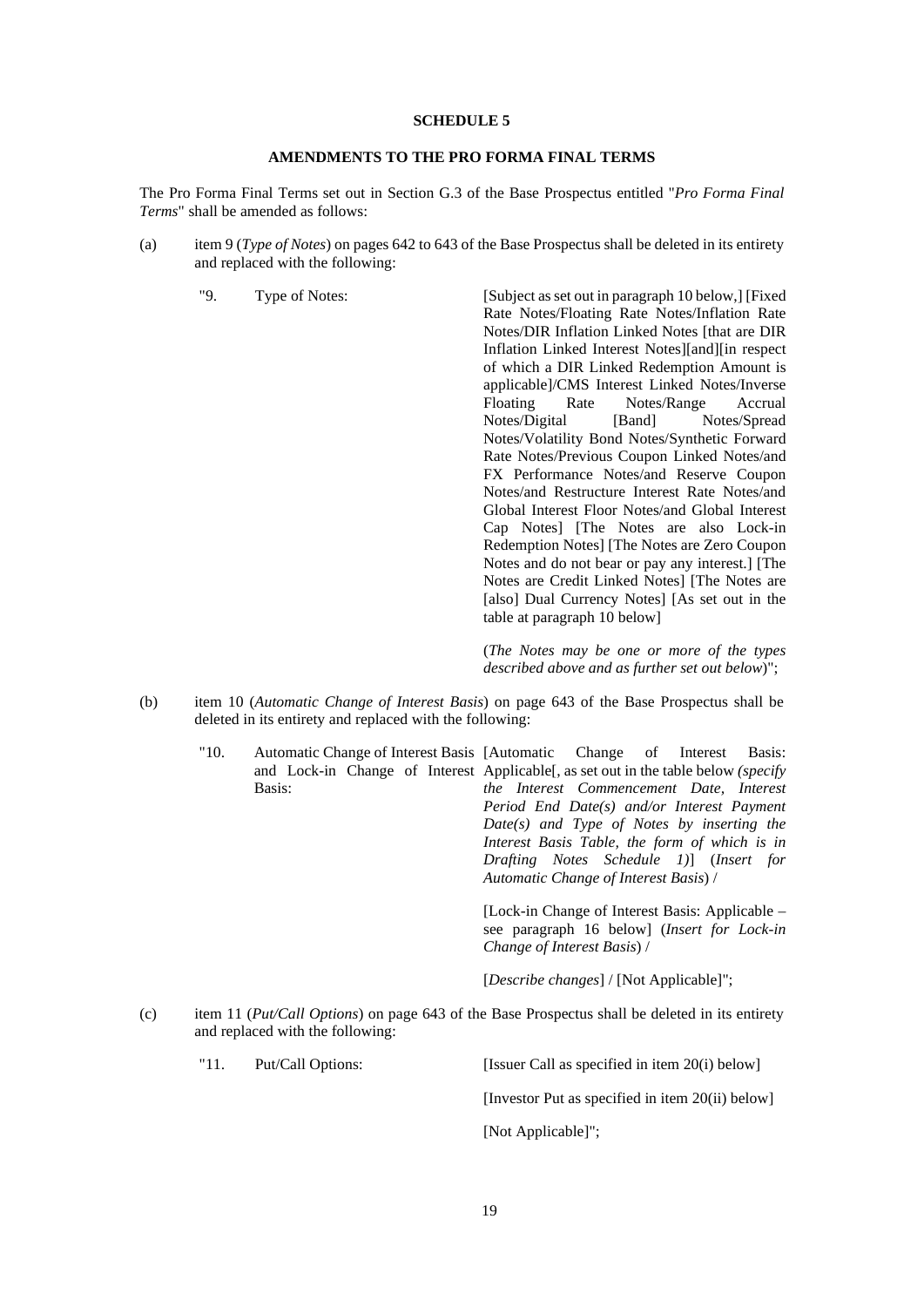- (d) item 13(i)(B) (*Classification*) on pages 643 to 644 of the Base Prospectus shall be deleted in its entirety and replaced with the following:
	-

"(B) Classification: [Inflation Index (*this applies for both Inflation Rate Notes and DIR Inflation Linked Notes*)]/[Rate (*this would normally only apply for Range Accrual Notes and can otherwise be deleted*)] [FX Rate (EMTA Provisions: [Applicable]/[Not Applicable]) (*this applies only for Range Accrual Notes (where any Reference Obligation is an FX Rate), for FX Performance Notes (for which purpose any of FX Performance [1/2] is an FX Rate), for any Notes for which Lock-in Change of Interest Basis applies (for which purpose the Lock-in Reference Observation or Lock-in Barrier is an FX Rate) and/or which are Lock-in Redemption Notes, for any Notes for which Mandatory Early Redemption is specified as applicable and the Rollerball MER Condition applies (for which purpose the Rollerball Reference Observation or Rollerball Barrier is an FX Rate), for Dual Currency Notes), for Digital Notes (where any Digital Reference Rate is an FX Rate) and for Digital Band Notes (where any Reference Rate is an FX Rate) (Note for Digital Band Notes, FX Rate should not be specified for Reference Rate One, Reference Rate Two, Band Rate, Band Rate One or Band Rate Two))*] (*specify for each Underlying/Reference Entity*)

(*specify for each Underlying/Reference Entity*)";

- (e) item 20(iii) (*Redemption Amount*) on page 718 of the Base Prospectus shall be deleted in its entirety and replaced with the following:
	- "(iii) Redemption Amount:  $[[\bullet]]$  (*specify*) per Calculation Amount]/[Maturity Redemption Amount] (*include for Credit Linked Notes*) [, subject as provided in Valuation and Settlement Condition 3 (*Dual Currency Notes*)]/[DIR Inflation Linked Redemption Amount] [Lock-in Redemption Amount]
		- (A) DIR Inflation Linked [Not Applicable/Applicable] Notes:

(*If not applicable delete the remaining subparagraphs of this paragraph*)

- $DIR Index:$   $[①]$
- $\bullet$  Base Index  $[\bullet]$ Figure:
- Index Month X:  $[•]$
- Index Month Y:  $[\bullet]$  (*NB. This should be equal to Index Month X minus one*)
- Margin:  $[[+/-][\bullet]$  per cent.]/[Not Applicable]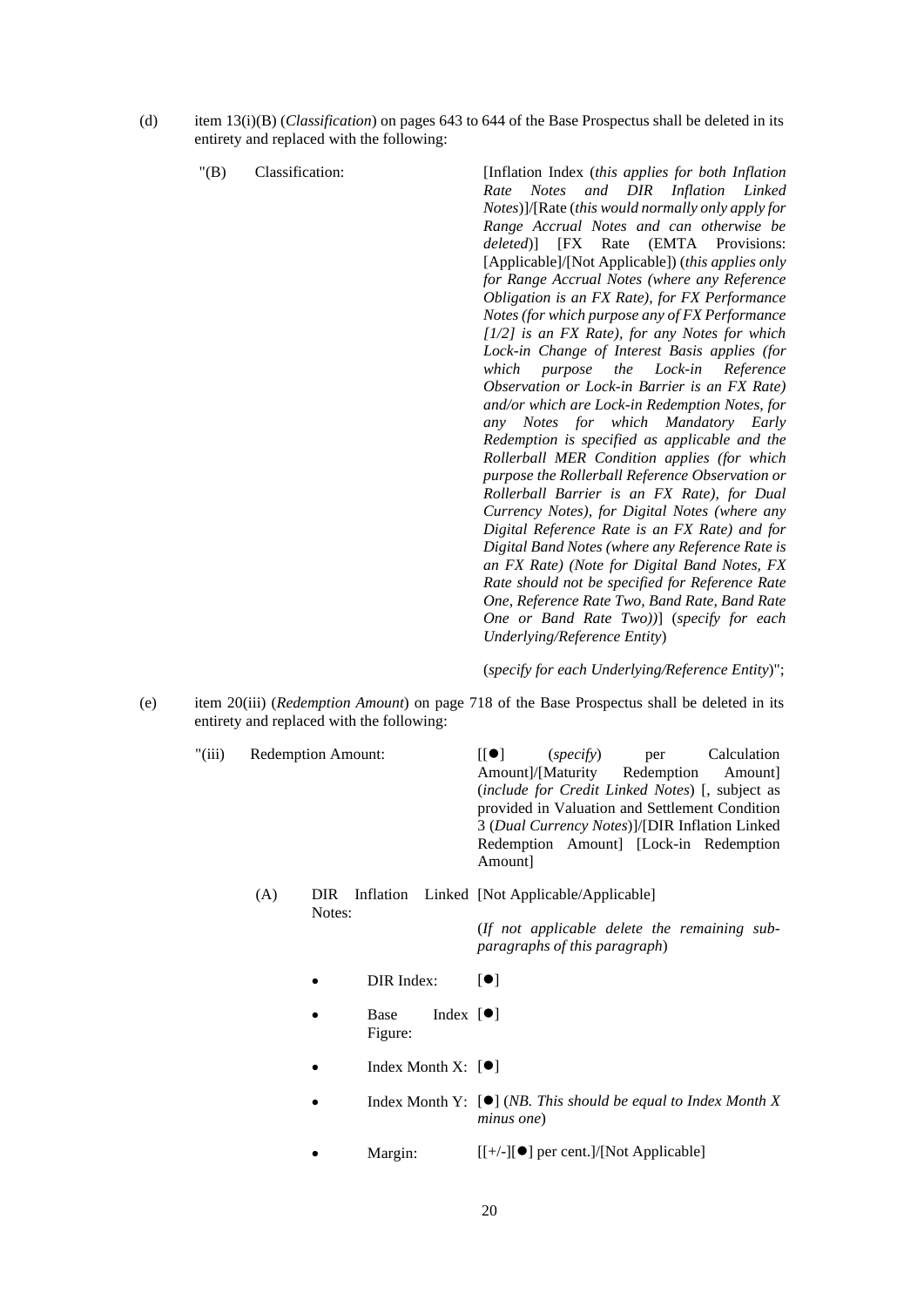- Redemption Participation Rate: [[] per cent.]/[Not Applicable]
- Minimum Redemption Amount: [<sup>O</sup>]/[Not Applicable]
- Maximum Redemption Amount: [<sup>O</sup>]/[Not Applicable]]
- (B) Lock-in Redemption [Not Applicable/Applicable] Notes: (*Only specify as applicable where "Lock-in*

*Change of Interest Basis" is specified as applicable above*)

(*If not applicable delete the remaining subparagraphs of this paragraph*)

- Lock-in Redemption Barrier:  $[$
- $\bullet$  Relevant Lock-  $[\bullet]$  per cent. in Percentage:
- Relevant Percentage: [ $\bullet$ ] per cent.
- Redemption Participation Rate: [[] per cent.]/[Not Applicable]
- $\bullet$  Lock-in Strike  $[\bullet]$ Level:
- Minimum Redemption Amount: [<sup>O</sup>]/[Not Applicable]
- Maximum Redemption Amount: []/[Not Applicable]";
- (f) the first line of item 21 (*Adjustment Event*) on page 723 of the Base Prospectus (but, for the avoidance of doubt, not sub-paragarphs (i) to (vi) thereof) shall be deleted in its entirety and replaced with the following:

"21. Adjustment Events: [Not Applicable]/[Applicable[: the provisions in Valuation and Settlement Condition 1(m) (*Fallback Provisions for Notes other than Underlying Linked Notes*) apply]] (*Only applicable if the Notes are either (i) Underlying Linked Notes or (ii) are not Underlying Linked Notes but Change in Law, Hedging Disruption and Increased Cost of Hedging apply. Otherwise, specify not applicable*)"; and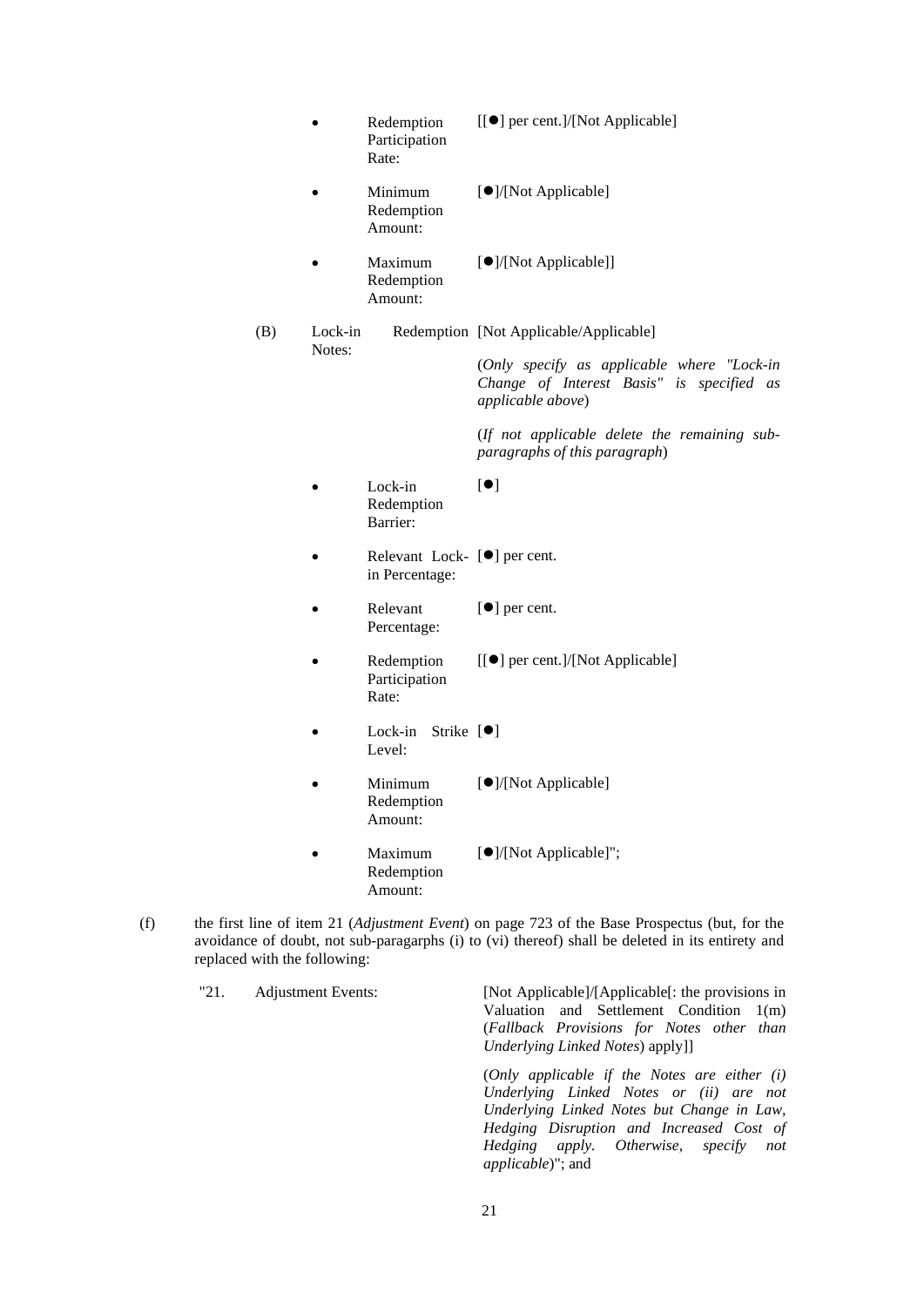(g) the eighth, ninth and tenth paragraphs of item 6 (*Performance of the [Underlying/Rate]*) on page 742 of the Base Prospectus shall be deleted in their entirety and replaced with the following:

*"***[Effect of performance of FX [Performance] Rate on value of investment and associated risks and other information concerning the FX [Performance] Rate**: (*Range Accrual Notes which reference an FX Rate, FX Performance Notes, Notes for which a Lock-in Change of Interest Basis applies and/or which are Lock-in Redemption Notes or Notes for which Mandatory Early Redemption applies (in each case, where a relevant reference/barrier is an FX Rate) and Dual Currency Notes only*)

[*Need to include a clear and comprehensive explanation of how the value of the investment is affected by the underlying and the circumstances when the risks are most evident, where not already included in Base Prospectus*]\*

[*Need to include details of where past and future performance and volatility of the currency exchange rate can be obtained by electronic means and whether or not it can be obtained free of charge*] [Information about the past and future performance and volatility of the FX [Performance] Rate is electronically available [but not] free of charge from the applicable [Electronic Page/FX Perf Designated Page] specified for such FX [Performance] Rate in Part A above]]".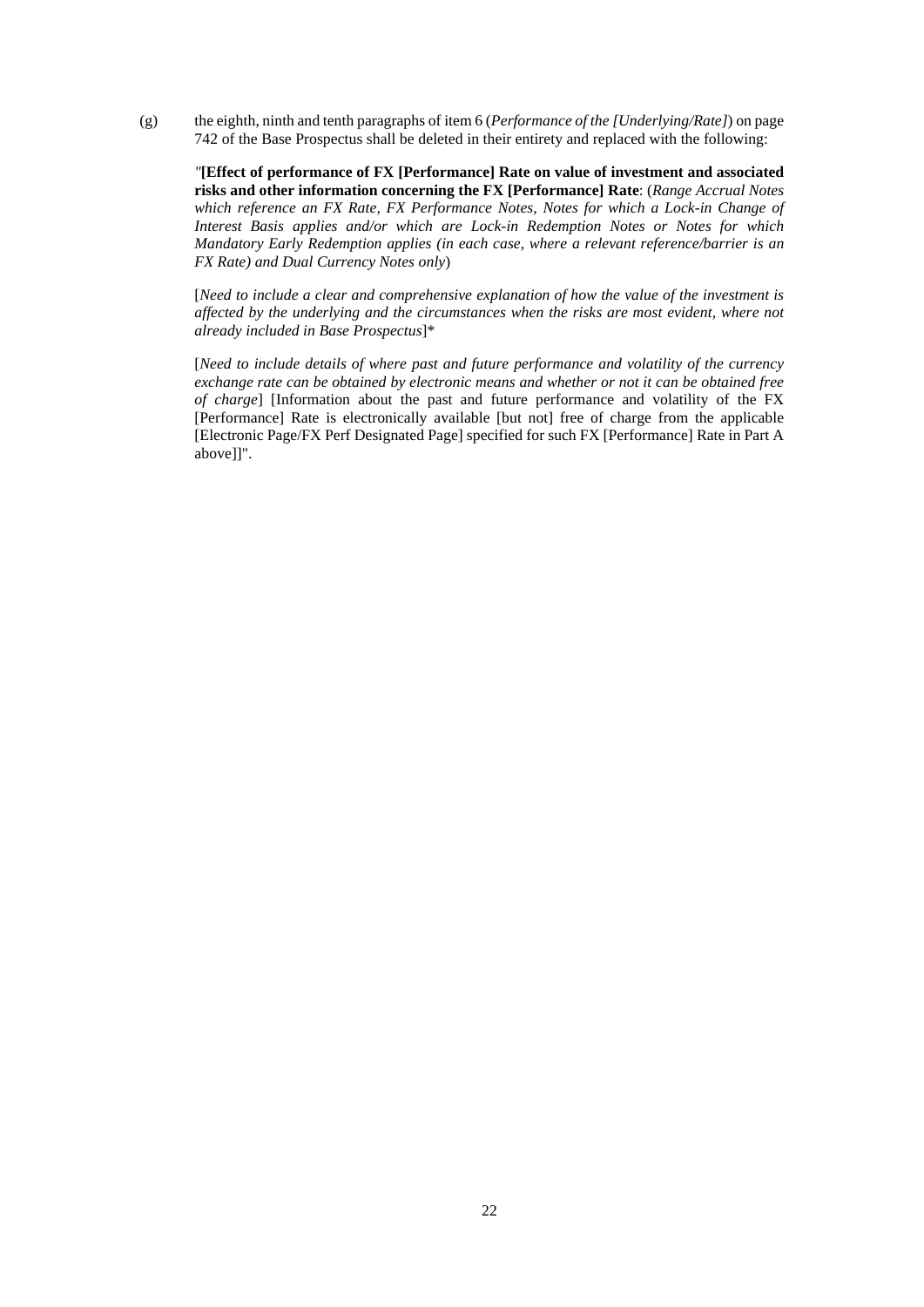## **AMENDMENTS TO THE PRO FORMA PRICING SUPPLEMENT**

The Pro Forma Pricing Supplement set out in Section G.4 of the Base Prospectus entitled "*Pro Forma Pricing Supplement*" shall be amended as follows:

- (a) item 9 (*Type of Notes*) on page 779 of the Base Prospectus shall be deleted in its entirety and replaced with the following:
	-

"9. Type of Notes: [Subject as set out in paragraph 10 below,] [Fixed Rate Notes/Floating Rate Notes/Inflation Rate Notes/DIR Inflation Linked Notes [that are DIR Inflation Linked Interest Notes][and][in respect of which a DIR Linked Redemption Amount is applicable]/CMS Interest Linked Notes/Inverse Floating Rate Notes/Range Accrual Notes/Digital [Band] Notes/Spread Notes/Volatility Bond Notes/Synthetic Forward Rate Notes/Previous Coupon Linked Notes/and FX Performance Notes/and Reserve Coupon Notes/and Restructure Interest Rate Notes/and Global Interest Floor Notes/and Global Interest Cap Notes] [The Notes are also Lock-in Redemption Notes] [The Notes are Zero Coupon Notes and do not bear or pay any interest.] [The Notes are Credit Linked Notes] [The Notes are [also] Dual Currency Notes] [As set out in the table at paragraph 10 below]

> (*The Notes may be one or more of the types described above and as further set out below*)";

- (b) item 10 (*Automatic Change of Interest Basis*) on page 779 of the Base Prospectus shall be deleted in its entirety and replaced with the following:
	- "10. Automatic Change of Interest Basis and Lock-in Change of Interest Applicable[, as set out in the table below *(specify*  Basis: Change of Interest Basis: *the Interest Commencement Date, Interest Period End Date(s) and/or Interest Payment Date(s) and Type of Notes by inserting the Interest Basis Table, the form of which is in Drafting Notes Schedule 1)*] (*Insert for Automatic Change of Interest Basis*) /

[Lock-in Change of Interest Basis: Applicable – see paragraph 16 below] (*Insert for Lock-in Change of Interest Basis*) /

[*Describe changes*] / [Not Applicable]";

- (c) item 11 (*Put/Call Options*) on page 779 of the Base Prospectus shall be deleted in its entirety and replaced with the following:
	- "11. Put/Call Options: [Issuer Call as specified in item 20(i) below]

[Investor Put as specified in item 20(ii) below]

- [Not Applicable]";
- (d) item 13(i)(B) (*Classification*) on page 780 of the Base Prospectus shall be deleted in its entirety and replaced with the following: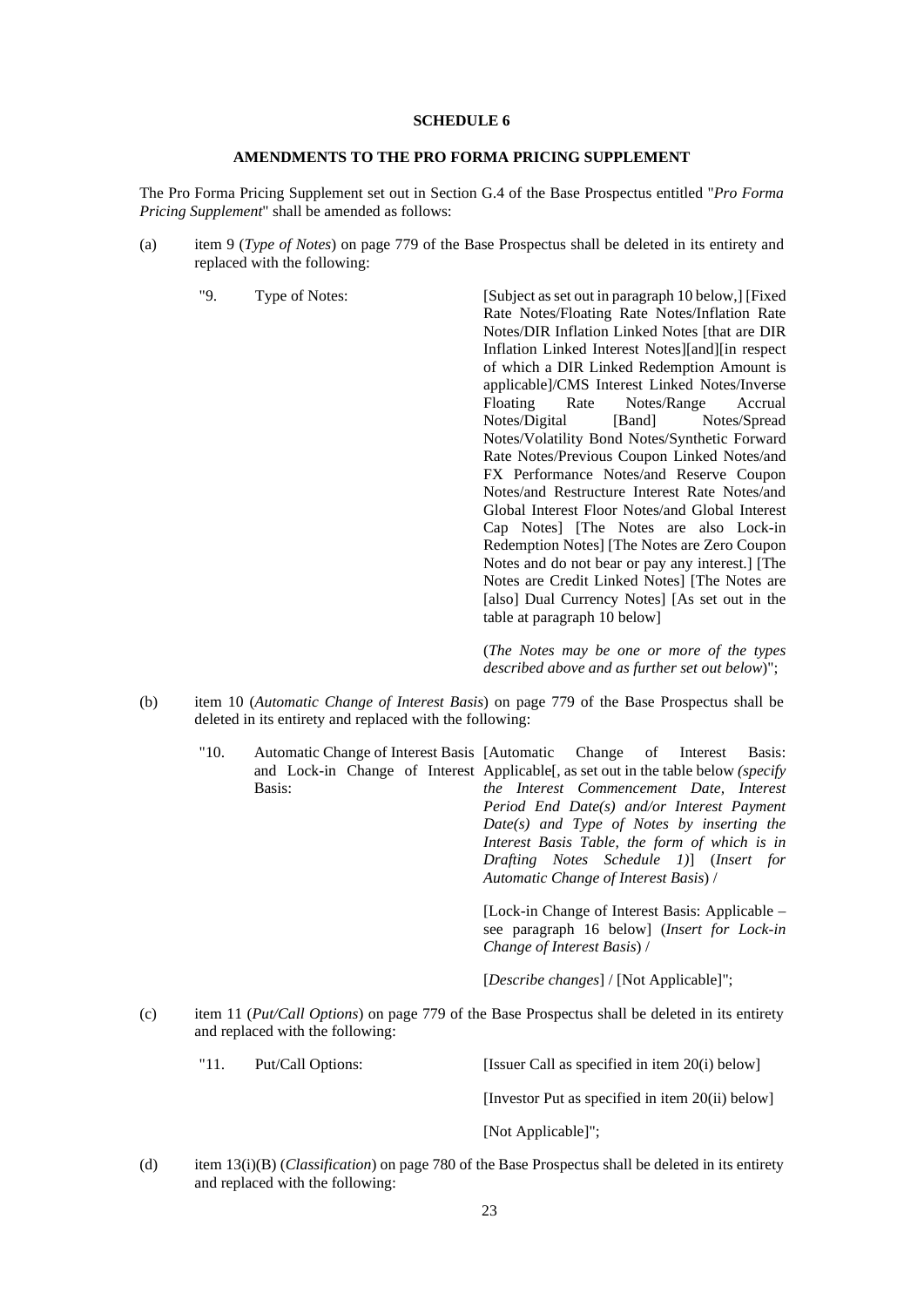"(B) Classification: [Inflation Index (*this applies for both Inflation Rate Notes and DIR Inflation Linked Notes*)]/[Rate (*this would normally only apply for Range Accrual Notes and can otherwise be deleted*)] [FX Rate (EMTA Provisions: [Applicable]/[Not Applicable]) (*this applies only for Range Accrual Notes (where any Reference Obligation is an FX Rate), for FX Performance Notes (for which purpose any of FX Performance [1/2] is an FX Rate), for any Notes for which Lock-in Change of Interest Basis applies (for which purpose the Lock-in Reference Observation or Lock-in Barrier is an FX Rate) and/or which are Lock-in Redemption Notes, for any Notes for which Mandatory Early Redemption is specified as applicable and the Rollerball MER Condition applies (for which purpose the Rollerball Reference Observation or Rollerball Barrier is an FX Rate), for Dual Currency Notes), for Digital Notes (where any Digital Reference Rate is an FX Rate) and for Digital Band Notes (where any Reference Rate is an FX Rate) (Note for Digital Band Notes, FX Rate should not be specified for Reference Rate One, Reference Rate Two, Band Rate, Band Rate One or Band Rate Two))*] (*specify for each Underlying/Reference Entity*)

(*specify for each Underlying/Reference Entity*)";

- (e) item 20(iii) (*Redemption Amount*) on page 853 of the Base Prospectus shall be deleted in its entirety and replaced with the following:
	- "(iii) Redemption Amount:  $[[\bullet]]$  (*specify*) per Calculation Amount]/[Maturity Redemption Amount] (*include for Credit Linked Notes*) [, subject as provided in Valuation and Settlement Condition 3 (*Dual Currency Notes*)]/[DIR Inflation Linked Redemption Amount] [Lock-in Redemption Amount]
		- (A) DIR Inflation Linked [Not Applicable/Applicable] Notes: (*If not applicable delete the remaining subparagraphs of this paragraph*)
			- $DIR Index:$   $[①]$
			- $\bullet$  Base Index  $[\bullet]$ Figure:
			- Index Month X:  $[•]$
			- Index Month Y:  $[\bullet]$  (*NB. This should be equal to Index Month X minus one*)
			- Margin:  $[[+/-][\bullet]$  per cent.]/[Not Applicable]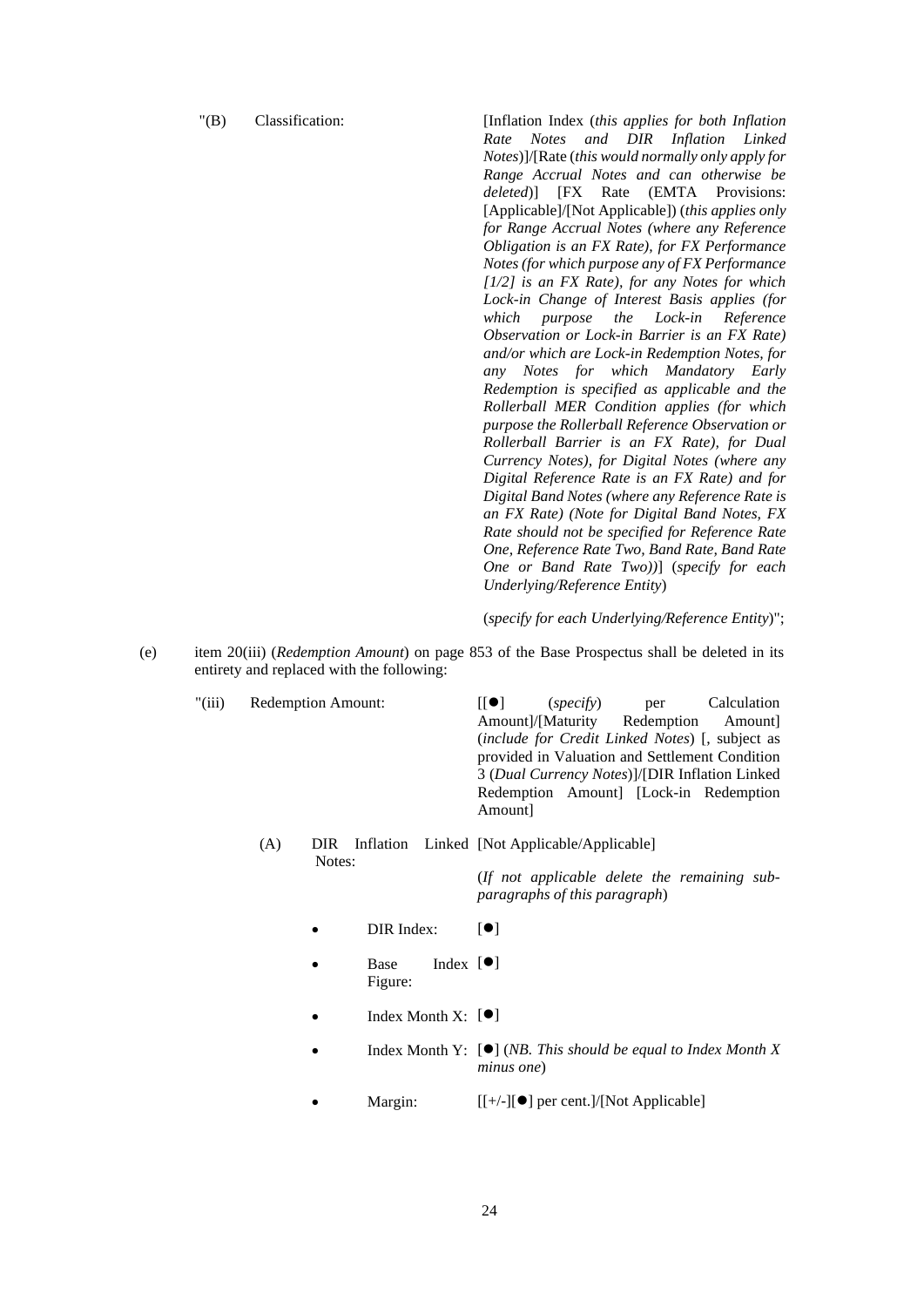- Redemption Participation Rate: [[] per cent.]/[Not Applicable]
- Minimum Redemption Amount: [<sup>O</sup>]/[Not Applicable]
- Maximum Redemption Amount: [<sup>O</sup>]/[Not Applicable]]
- (B) Lock-in Redemption [Not Applicable/Applicable] Notes: (*Only specify as applicable where "Lock-in*

*Change of Interest Basis" is specified as applicable above*)

(*If not applicable delete the remaining subparagraphs of this paragraph*)

- Lock-in Redemption Barrier:  $[$
- $\bullet$  Relevant Lock-  $[\bullet]$  per cent. in Percentage:
- Relevant Percentage: [ $\bullet$ ] per cent.
- Redemption Participation Rate: [[] per cent.]/[Not Applicable]
- $\bullet$  Lock-in Strike  $[\bullet]$ Level:
- Minimum Redemption Amount: [<sup>O</sup>]/[Not Applicable]
- Maximum Redemption Amount: []/[Not Applicable]";
- (f) the first line of item 21 (*Adjustment Event*) on page 858 of the Base Prospectus (but, for the avoidance of doubt, not sub-paragarphs (i) to (vi) thereof) shall be deleted in its entirety and replaced with the following:

"21. Adjustment Events: [Not Applicable]/[Applicable[: the provisions in Valuation and Settlement Condition 1(m) (*Fallback Provisions for Notes other than Underlying Linked Notes*) apply]] (*Only applicable if the Notes are either (i) Underlying Linked Notes or (ii) are not Underlying Linked Notes but Change in Law, Hedging Disruption and Increased Cost of Hedging apply. Otherwise, specify not applicable*)"; and